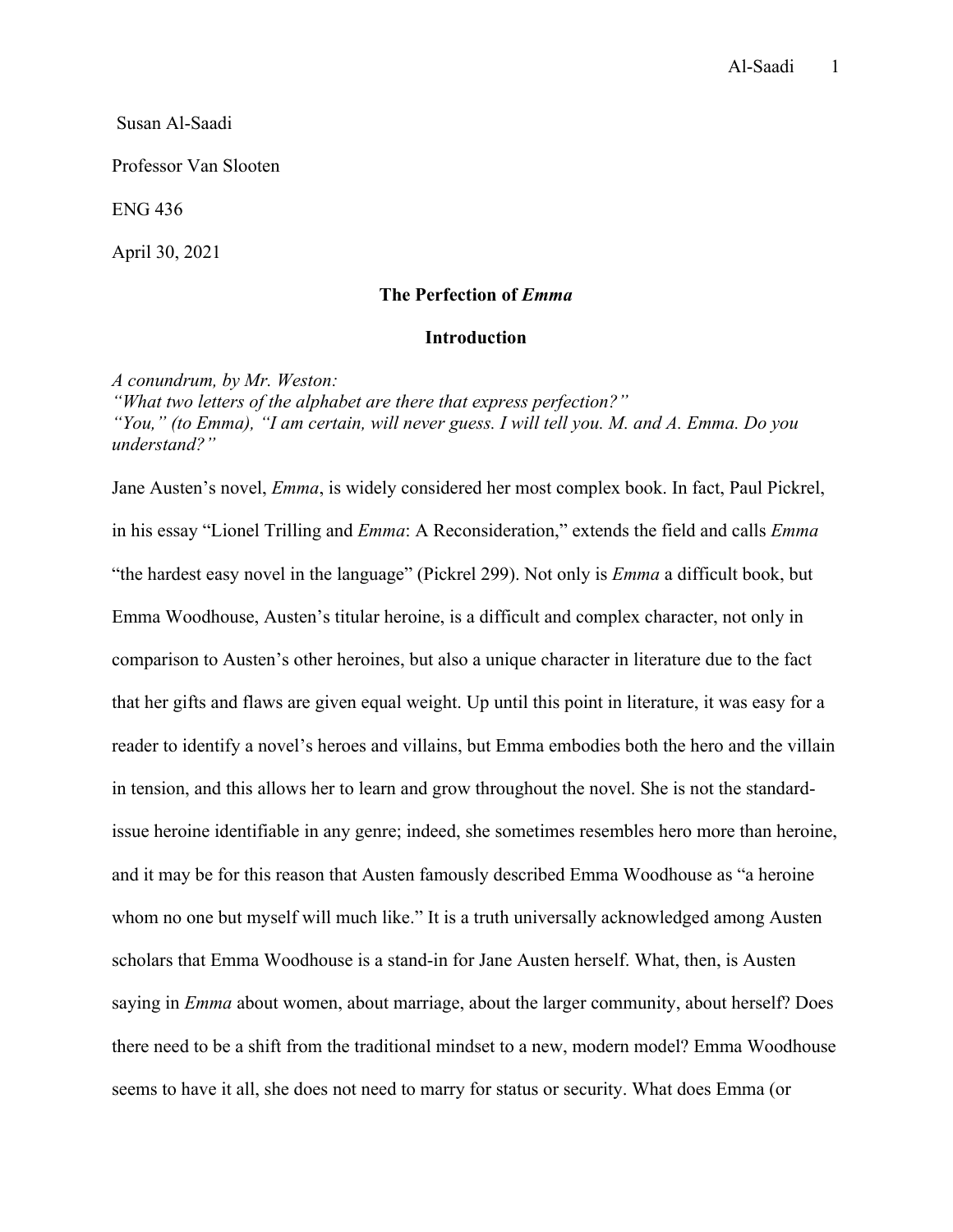Austen) have to lose, and what does Emma (or Austen) have to gain? I believe Austen is using *Emma* as an emblem of modernity in woman, marriage, and country, and in this series of essays, we will explore Emma Woodhouse as a modern woman, as a romantic partner in a modern marriage, and as a member of a modern community. As well as being a complex book with a complex heroine, I wish to prove that Emma is perfection; "faultless in spite of all her faults," perfect in all her imperfection. This flawed heroine was a new appearance in the English novel, and both *Emma* and Emma were tried in the fire and scrutinized to see if they would come forth as gold. The novel had mixed reviews upon publication, even from Austen's own family. How could a reader root for such a self-satisfied, meddling, snobbish young woman? Could it be that Emma Woodhouse is a stand-in not just for Jane Austen, but for all of us mortals? Is Emma the modern heroine we all have a realistic chance to aspire to? Perhaps Emma is telling us that "perfection" is overrated, or at the very least needs an updated definition in an increasingly complex world.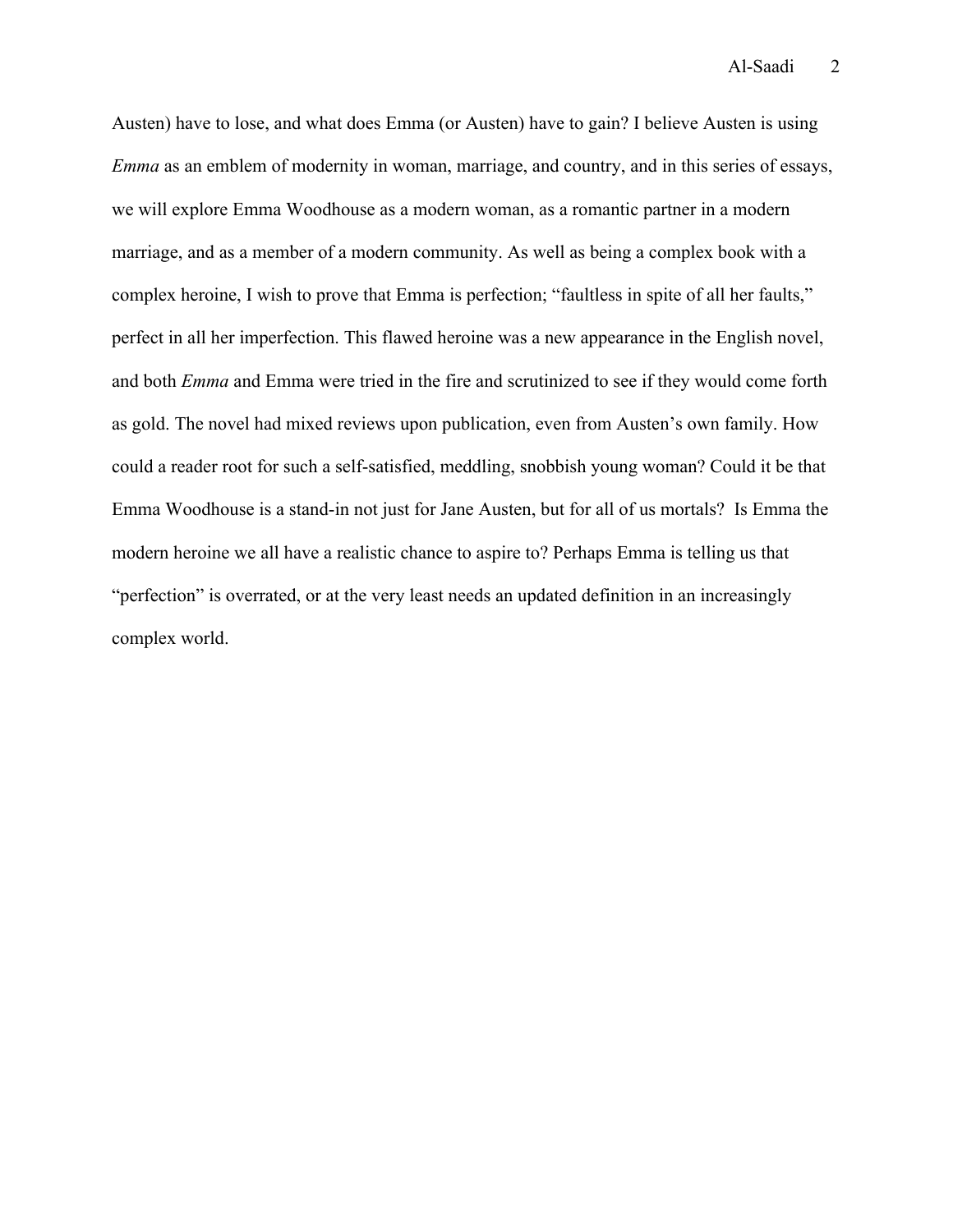### **The Perfection of Emma: Emma as Individual**

Emma Woodhouse: what a woman! The opening line of Jane Austen's *Emma* sets us up for a remarkable protagonist, "Emma Woodhouse, handsome, clever, and rich, with a comfortable home and a happy disposition seemed to unite some of the best blessings in existence; and had lived nearly twenty-one years in the world with very little to distress or vex her" (Austen 5). The key word in that sentence may very well be "seemed," as nothing turns out to be as it seems, at least as it seems in the imaginative mind of Emma, who will become extremely distressed and vexed as the novel progresses! In Austen's own words, "I am going to take a heroine whom no one but myself will much like." This literary heroine has been defined many ways by readers and writers in critical analysis; spoiled, selfish, vain, unlikeable, manipulative, self-deluded, selfimportant—in short: a snob. In the novel that bears her name, Emma is called an imaginist, angel, ready wit, one who can see into people's hearts, best daughter, good neighbor. Mr. Weston, in his conundrum, called Emma perfection. There seems to be a disconnect between the characters in *Emma*, who see no flaws, and the readers of *Emma*, who do.

This is the only novel of Austen's that uses her heroine's name as the title, so the author must mean for us to focus on Emma herself. Some have called her an emblem of England, many agree that Emma Woodhouse is a stand-in for the author herself, creating a novelist within the novel. I see *Emma* the novel as a progressive manual for modernity, and Emma herself as Austen's ideal of the modern woman: powerful, creative, confident, flawed, and a woman who claims the power to make her own choices; both angel and monster through a critical feminist lens.

The foundational work on feminist critical theory by Sandra Gilbert and Susan Gubar, first outlined in their book, *Madwoman in the Attic*, can be applied to Austen's Emma. Due to the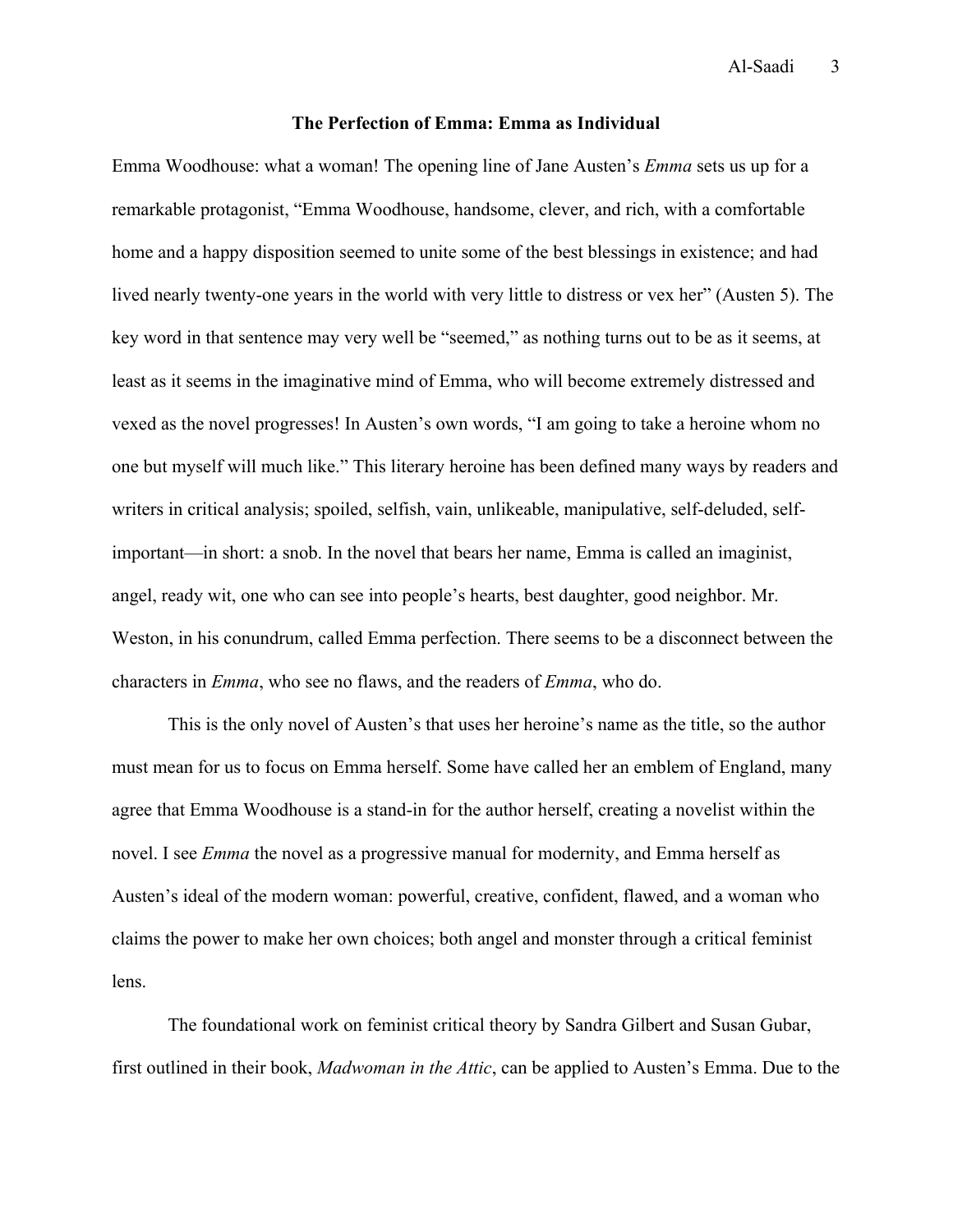nineteenth-century cultural expectation that women embody the spiritual ideal of maternal, obedient, and passive femininity; their theory posits it is "debilitating to be any woman in a society where women are warned that if they do not behave like angels they must be monsters" (53). This comprehensive book about "the woman writer and the nineteenth-century literary imagination" talks about female authors and their work has two chapters devoted to Jane Austen, analyzing both Austen as an author, and also the heroines in her novels through this lens. The authors talk about the anxiety of the female author and the compulsion to dramatize the "necessity of female submission for female survival" even as she is critical of the patriarchal constraints on women. Many of the authors' assertions are embodied in Austen's novels, such as "the happy ending of an Austen novel occurs when a girl becomes a daughter to her husband, an older and wiser man…whose house can provide her with shelter…and derived status" and that becoming a woman means relinquishing achievement and accommodating oneself to men and the spaces they provide (Gilbert and Gubar 154). Austen's works are quoted as support; for example, *Northanger Abbe*y's Henry Tilney, saying "a woman's only power is the power of refusal." While there are many instances in Austen's works that follow this theme, *Emma* is a notable exception. Emma Woodhouse is both angel and monster; a modern heroine who, as Gilbert and Gubar declare, "is clearly the avatar of Austen the artist" (158). Emma does marry an older and wiser man but does not accommodate herself to a man's space; indeed, Mr. Knightley accommodates Emma by moving into Hartfield, knowing it is the only way she will agree to marry him. While it is true that they will be living in her father's house, Mr. Woodhouse is more dependent than patriarch. Emma possesses many stereotypically male characteristics, "Emma's imagination has led her into the sin of being unladylike" (Gilbert and Gubar 160), and though made to suffer, I don't believe Austen has mortified her heroine into complete submission.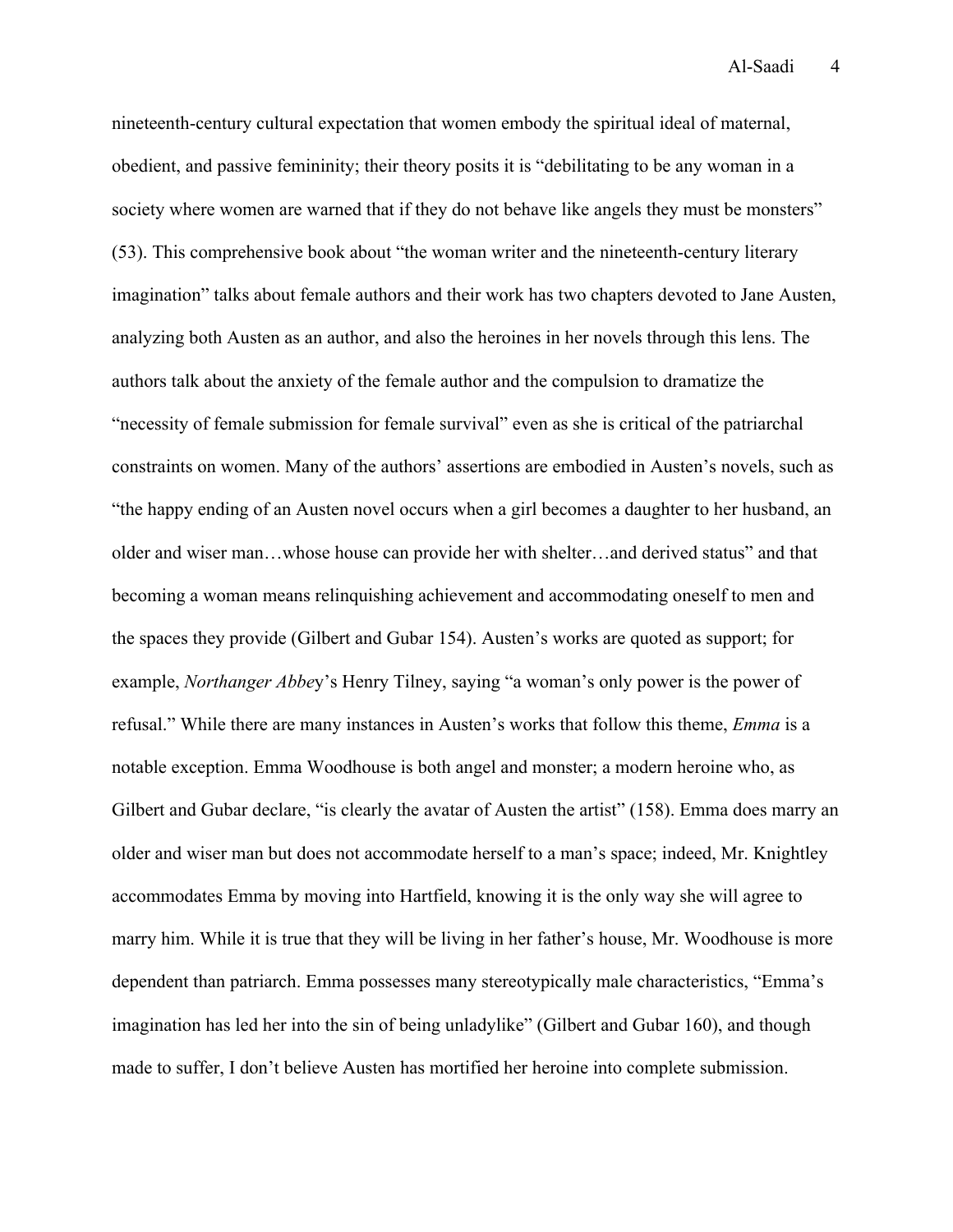If it is true that Emma Woodhouse is seen as a stand-in for the author, then perhaps Austen herself is both angel and monster, and wanted to create a world where a woman can hold both parts of herself in tension and still live a fulfilled life. Emma Woodhouse is intentionally flawed, self-confident, and self-deluded. Lionel Trilling, in his widely read essay on *Emma*, claims that this is the one novel of the six that is "fully representative of the author." *Emma*, says Trilling, is a complex book and often misunderstood. He claims that "the book is like a person not to be comprehended fully and finally by any person"  $(ix)$ , and Emma herself is the trouble. According to Trilling, Emma is a snob of the first order. In addition, with all her energy and activity, Emma is never diffident, she has unfailing confidence and "self-love," a trait usually found in a man. Trilling continues, "We understand self-love to be part of the moral life of all men; in men of genius we expect it to appear in unusual intensity and we take it to be an essential element of their power. The extraordinary thing about Emma is that she has a moral life as a man has a moral life...as a given quality of her nature" (Trilling x). Emma is rich and is already mistress of her home; she has no compelling reason to marry. That power to choose can be seen as a masculine trait; our heroine is more Mr. Darcy than Elizabeth Bennet. In thinking about what Trilling claims, I think that Austen may have been showing Emma Woodhouse as the idyll, a woman who had self-love, power, and choices (traits historically ascribed to a man), and that her courtship and eventual marriage could be considered a modern model for "intelligent love" (Trilling *xxiv*).

Paul Pickrel agrees with Trilling that *Emma* is difficult and complex; the "hardest easy novel in the language" (299). Trilling claims elsewhere in his article that Emma is a snob, and this is what motivates her in many situations. Pickrel, who wrote "Lionel Trilling and *Emma*: A Reconsideration," asserts that actions Emma takes have their origins in different feelings than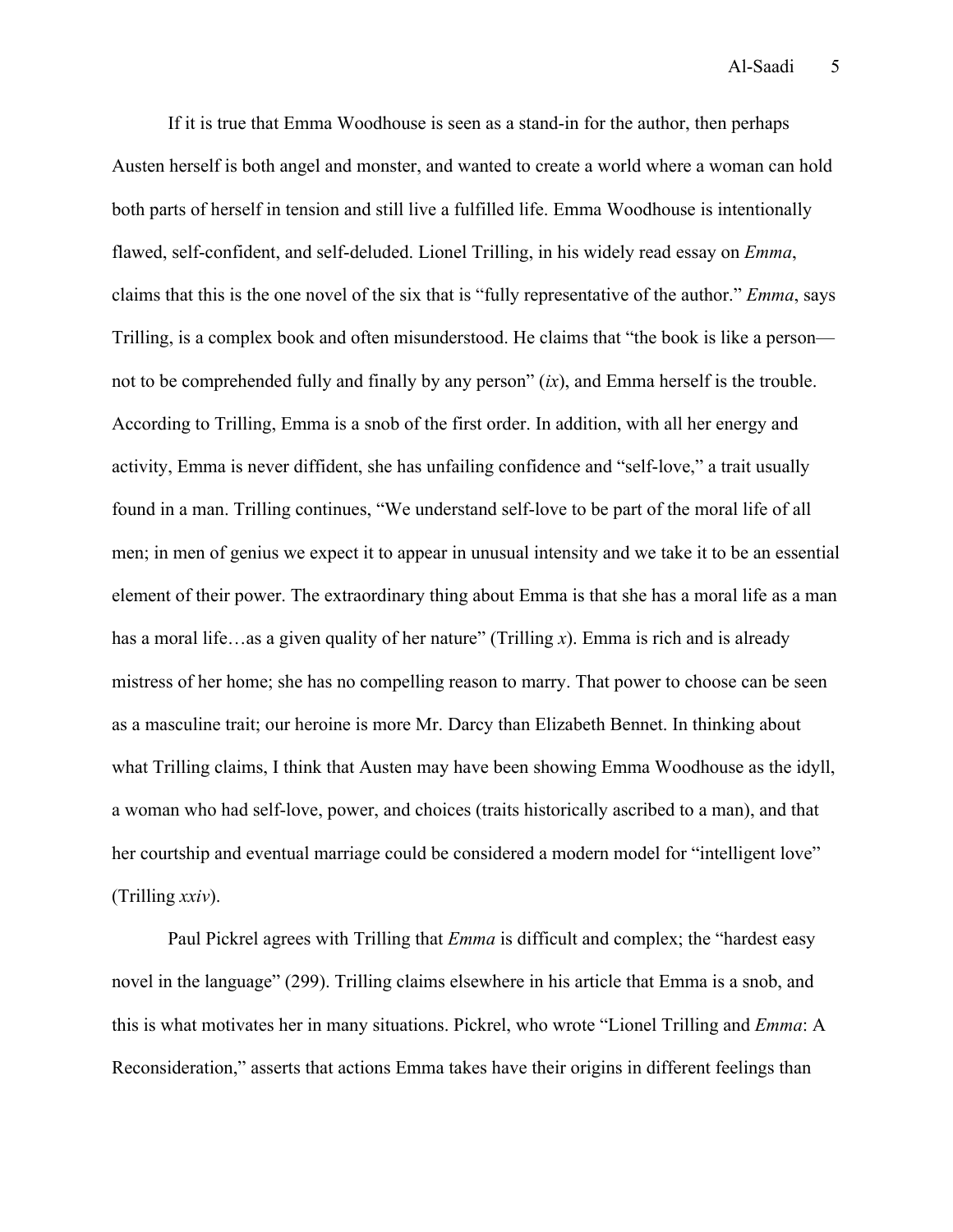elitism, because Emma does not know herself. He uses as examples Emma's concern that if Mr. Knightley marries, Jane Fairfax would be the mistress of Donwell Abbey, Emma's contempt of the "moderately genteel" Coles's party, which she would scorn to attend, and her snobby remarks regarding Robert Martin. Pickrel contends that the perceived snobbishness is a screen for feelings Emma is either ashamed of, that she is unaware of, or has a wish to disguise.

Pickrel also claims that though there are no true villains in Highbury, there are still moral positions that must be resolved among and within the characters. He sees Emma as a cross between Elizabeth Bennet and Lydia, and Jane Fairfax as a combination of Fanny Price and Maria Bertram. This assertion supports my view that Emma Woodhouse as well as Jane Fairfax embody both the angel and monster outlined in the feminist critical theory of Gilbert and Gubar. Based on this theory, in *Pride and Prejudice*, Elizabeth is an angel and Lydia a monster; Fanny is *Mansfield Park's* angel and Maria Bertram its monster. In Emma Woodhouse (and, it can be argued, in Jane Fairfax, a model of ladyhood but with a scandalous secret) the angelic and the monstrous dwell together, each making an appearance as Emma allows. The absence of a true villain or real danger in *Emma* does not mean moral judgments and choices are absent. I believe Austen is using *Emma* as an emblem of modernity in woman, marriage, and country, and this includes showing growing heroines in all their angelic and monstrous glory.

In the article "Reading *Emma* as a Lesson in Ladyhood" Denise Kohn calls *Emma* a type of female *bildungsroman* where the journey or development happens in a domestic setting and Emma Woodhouse's quest is to become an ideal lady. This being said, Jane Austen uses *Emma* to redefine what a true lady is, resisting the passive selfless ideal of that era. Kohn says, "Both male and female authors of popular conduct books of the period define a lady primarily through what she must lack: personal agency, ambition, desire, and vanity" (63). Through Emma's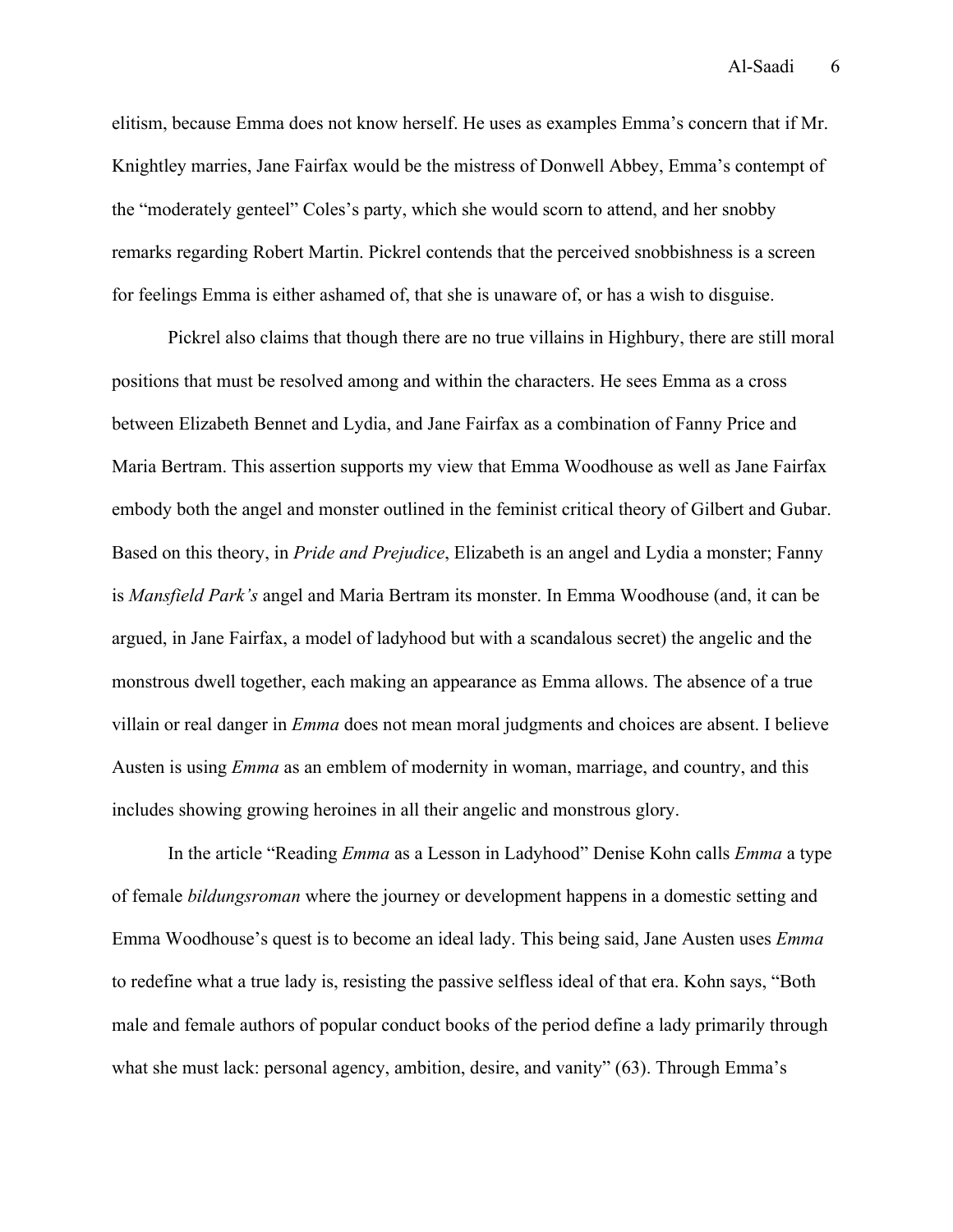journey, Austen redefines a lady by the qualities she possesses; self-assured, strong, and compassionate. Emma's quest then becomes the balance of power and propriety to fulfill this ideal. Emma is the opposite of passive and demure; indeed, she is defined by her energy and activity. Mrs. Weston described Emma (through use of free indirect discourse) as having "sense and energy and spirits," and Emma walks the half mile to Randalls, Mrs. Weston's new home, almost every day (Austen 15). Emma's energy is spent in creating comprehensive reading guides, but not in sitting down and reading. The only mention of Emma and reading in the same sentence was when she asked Mr. Elton to read to Harriet and her, because "she wanted to be drawing" (Austen 37). Regarding Emma, Kohn says, "As Austen's portrait of an ideal 'lady,' she is strong and assertive but is also more caring and sensitive to others" (64). Kohn references Carol Gilligan's human development theory and shows men tend to "view the world and relationships as a hierarchy," while women tend to view the world and their personal relationships as a "web of interdependence." The domestic heroine can achieve intellectual independence, but have no need to separate from family and friends in order to do so. She is willing "discover her true self within her home" (Kohn 65). The critics who dismiss Emma's growth and independence by pointing to her remaining with her father and marrying Mr. Knightley may be overlooking what constitutes a success, even in a domestic *bildungsroman*. Emma Woodhouse is the antithesis of the nineteenth-century lady, makes big blunders on her quest to help others and fulfill her own needs and desires, yet learns and grows in a way that she reaches her individual goals while remaining a valued part of her community, which is Austen's definition of a true lady.

Jane Austen coined the word "imaginist" to describe Emma, and the word is only used once, and not until Volume 3. By that time, however, we are well aware of Emma's imagination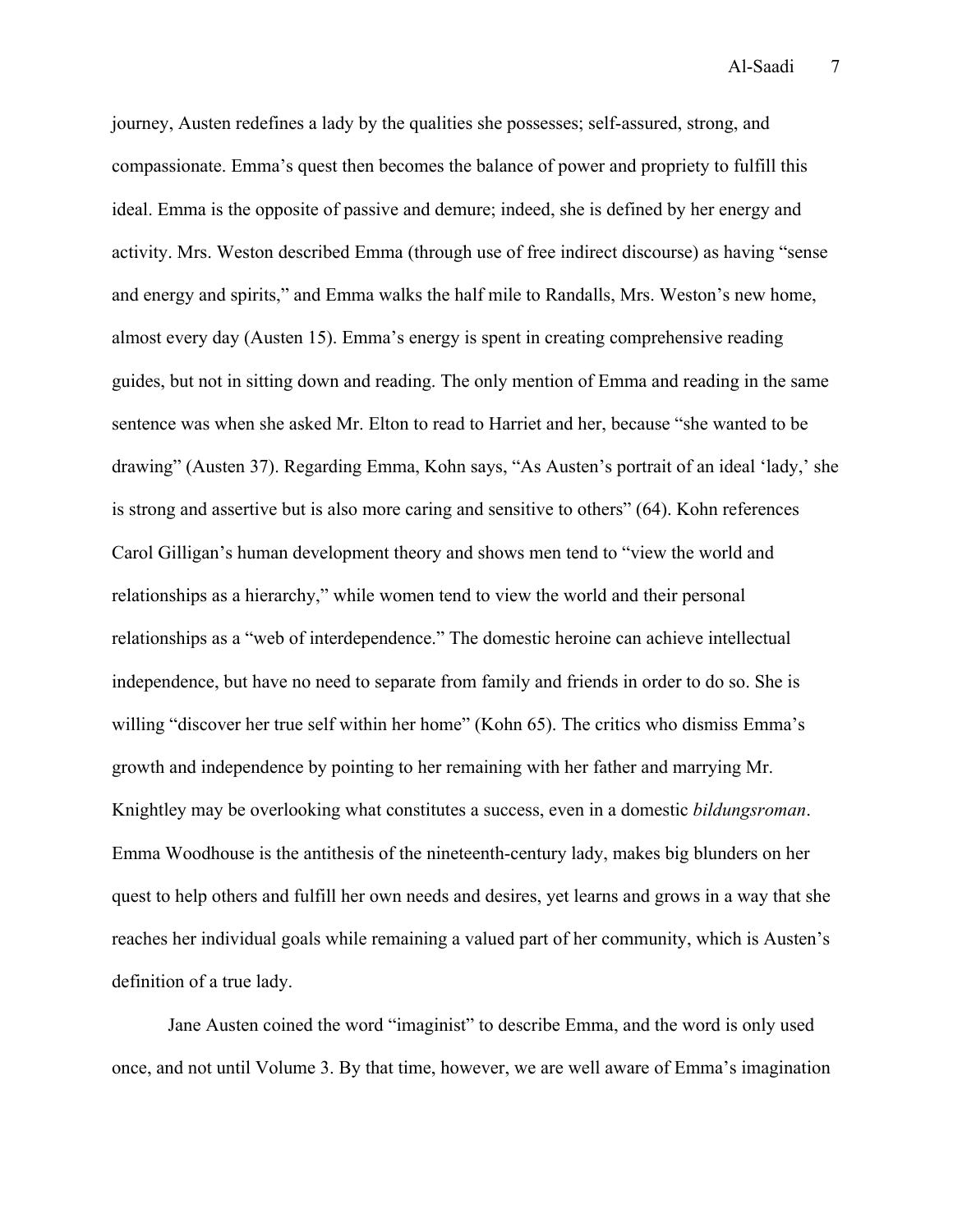and its machinations! Emma Woodhouse is richer and cleverer than her peers; a big fish in the small pond of Highbury. She has declared more than once that she would never marry, and yet right away we find Emma feels a sort of alliance with Mr. Weston's as yet unseen son, Frank Churchill, her equal in rank and most likely her superior in fortune. In anticipating his arrival and their introduction, she ponders on what the Westons would tell her about him, though almost rendered moot because "her own imagination had already given her such instinctive knowledge" of him (Austen 97). Emma has confidence in her imagination and gives what she conjures in her mind as much weight as what she sees before her. When her scheme to match Harriet Smith with Mr. Elton fails spectacularly, Emma, humbled by Harriet's grief, is resolved to be more discreet, "repressing imagination all the rest of her life" (112). But when Frank Churchill saves Harriet from the gypsies, Emma could not resist; she felt anyone would see the universe conspiring to make this connection. "How much more must an imaginist, like herself, be on fire with speculation and foresight!—*especially with such ground-work of anticipation as her mind had already made*" (263, emphasis mine). She blunders, acknowledges her error, yet cannot keep from using her imagination to fashion and adapt reality to her own purposes.

Emma Woodhouse's supreme confidence in her judgments of people, their motivations, and their romances spectacularly backfire on her. She takes credit for the happy match of Miss Taylor and Mr. Weston, then contrives to make a match for young Harriet Smith to elevate her status from a parlor boarder of illegitimate birth to a gentleman's wife. Emma is so completely oblivious to the many clues Mr. Elton leaves that her matchmaking between Harriet and himself is far from happening that she is utterly blind-sided when Mr. Elton, trying to elevate his own status through marriage, gives Emma herself a most unwelcome proposal of marriage. She never saw it coming. Her imagination did not allow for this possibility. Mr. Elton's "Everybody has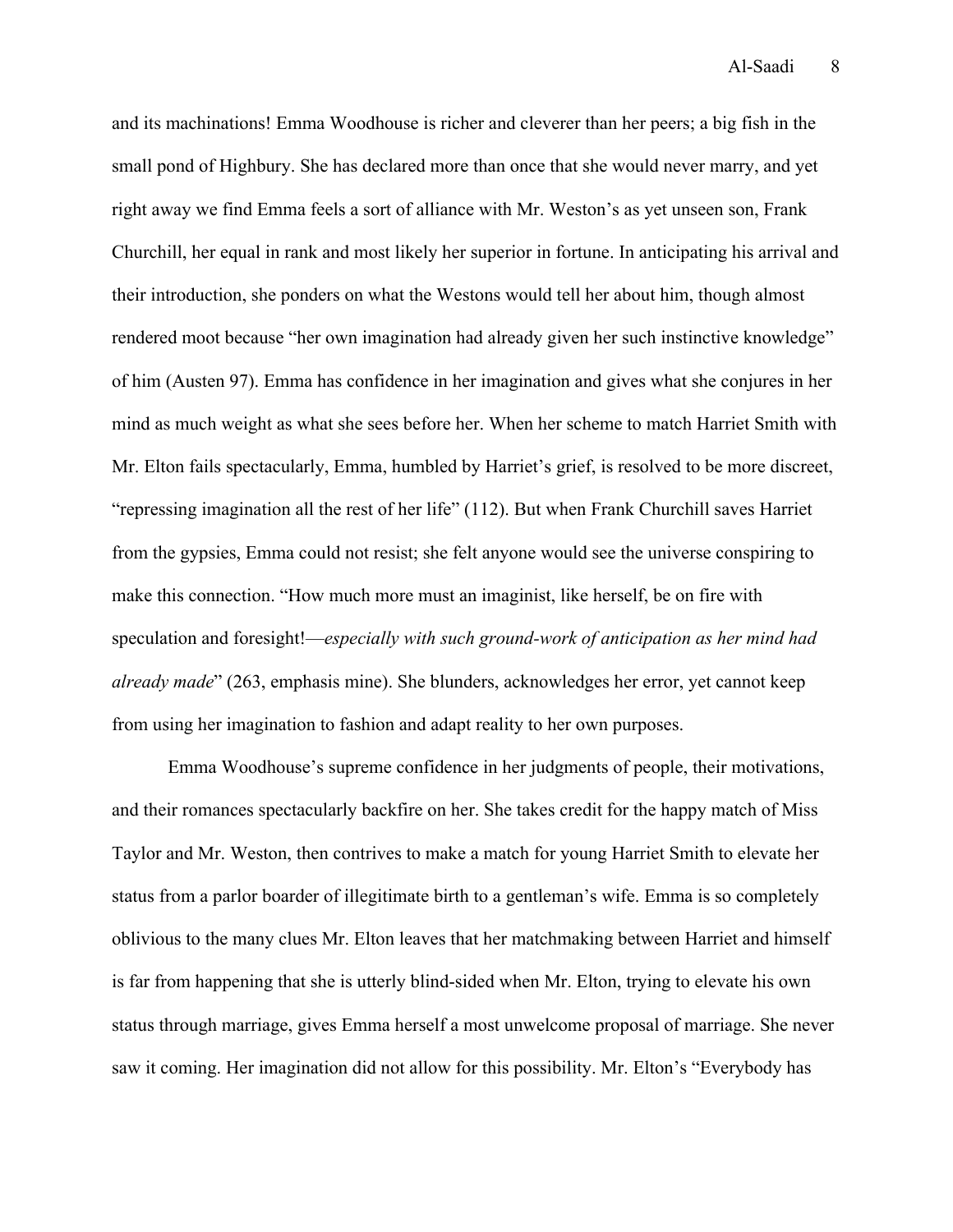their level…I need not so totally despair of an equal alliance" brings a dose of reality to Emma's imagination (Austen 105). Throughout the novel, Emma continually misreads a situation, acknowledges her errors when discovered, but does not seem to learn from her mistakes. Our imaginist is immune to hints that she might be mistaken in her assumptions and her confidence staggers the few (the Knightley brothers) who would presume to challenge her.

In Emma Woodhouse we find the dilemma of a woman who is both angel and monster in a world where angels are revered and monsters are subdued. Her family was first in social status and consequence in their small village of Highbury. Emma has no equal friend who would challenge her; indeed, most of her life she reigns alone. Her father, described as a valetudinarian, is more dependent on Emma than she is on him. Her mother died when she was very young, and her gentle governess could neither impose discipline nor see a fault in her. Emma was by far cleverer than her older sister Isabella, and became mistress of Hartfield, their home, when Isabella married. There was no one in her small society—excepting Mr. Knightley, who we will discuss later—who could guide or manage her.

Perhaps Emma's failure to learn from her mistakes but still get her happy ending can be construed as a type of resistance to the patriarchal society that Austen lived in. Furthermore, Austen wrote an ending for Emma herself that she hoped a more modern, more equal England would one day accept.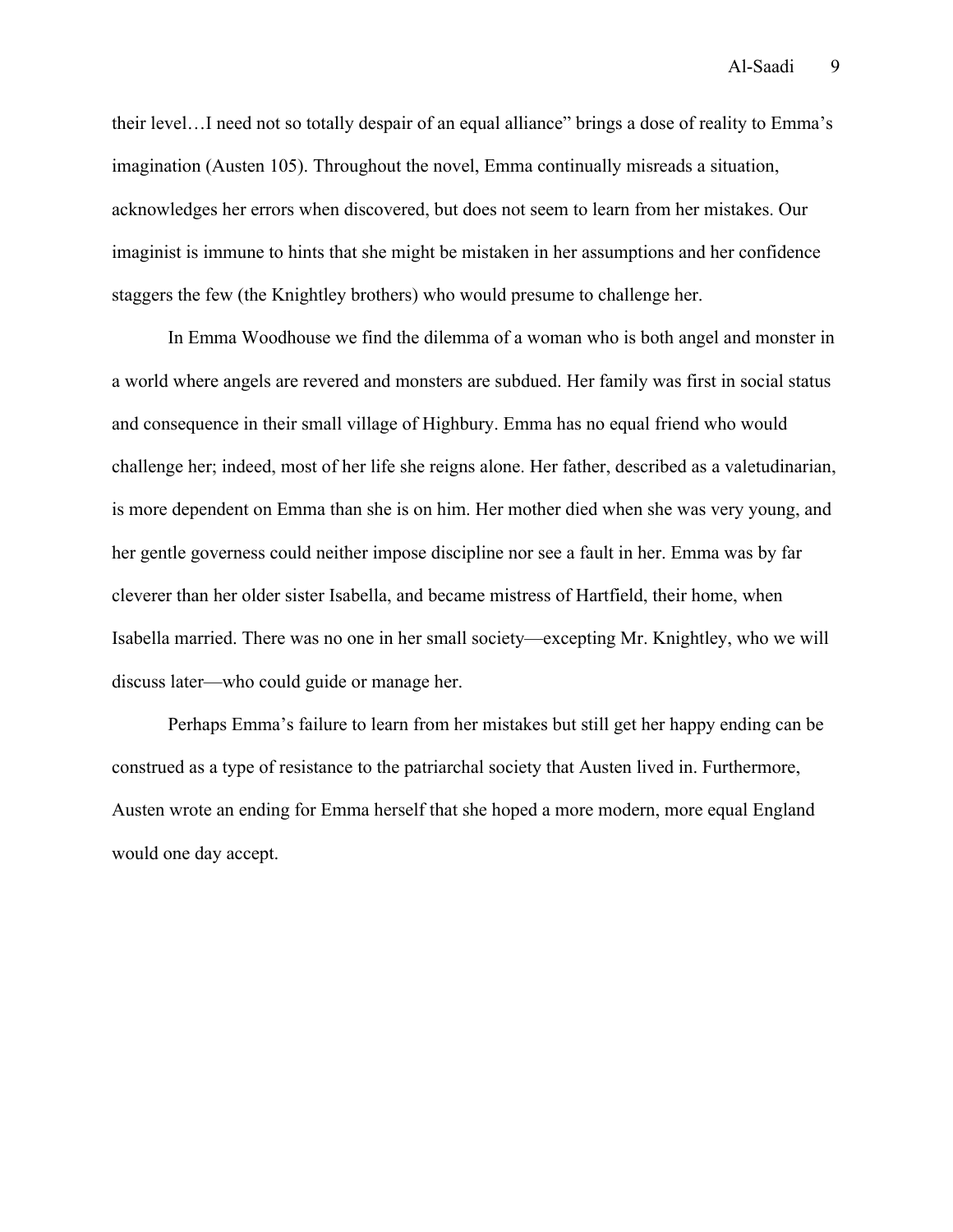### Works Cited (Intro and Essay 1)

Austen, Jane. *Emma*. Oxford, Oxford University Press, 2008.

- Gilbert, Sandra M. and Susan Gubar. *The Madwoman in the Attic: The Woman Writer and the Nineteenth-Century Literary Imagination.* United States, Yale University Press, 2020.
- Kohn, Denise. "Reading Emma As a Lesson on Ladyhood: A Study in the Domestic Bildungsroman." *Nineteenth-Century Literature Criticism*, edited by Russel Whitaker, vol. 152, Gale, 2005. *Gale Literature Criticism*, link-galecom.ezproxy.uwgb.edu/apps/doc/RMEOLG141265267/LCO?u=greenbay&sid=LCO&xi d=c56c3d37. Accessed 16 Mar. 2021. Originally published in *Essays in Literature*, vol. 22, no. 1, Spring 1995, pp. 45-58.
- Pickrel, Paul. "Lionel Trilling and Emma: A Reconsideration." *Nineteenth-Century Fiction*, vol. 40, no. 3, 1985, pp. 297–311. *JSTOR*, www.jstor.org/stable/3044759. Accessed 16 Mar. 2021.
- Trilling, Lionel. Introduction. *Emma*, by Jane Austen, edited by R.W. Chapman, 1933, Oxford UP, The Riverside Press, Cambridge, Massachusetts, 1957, pp. v-xxiv.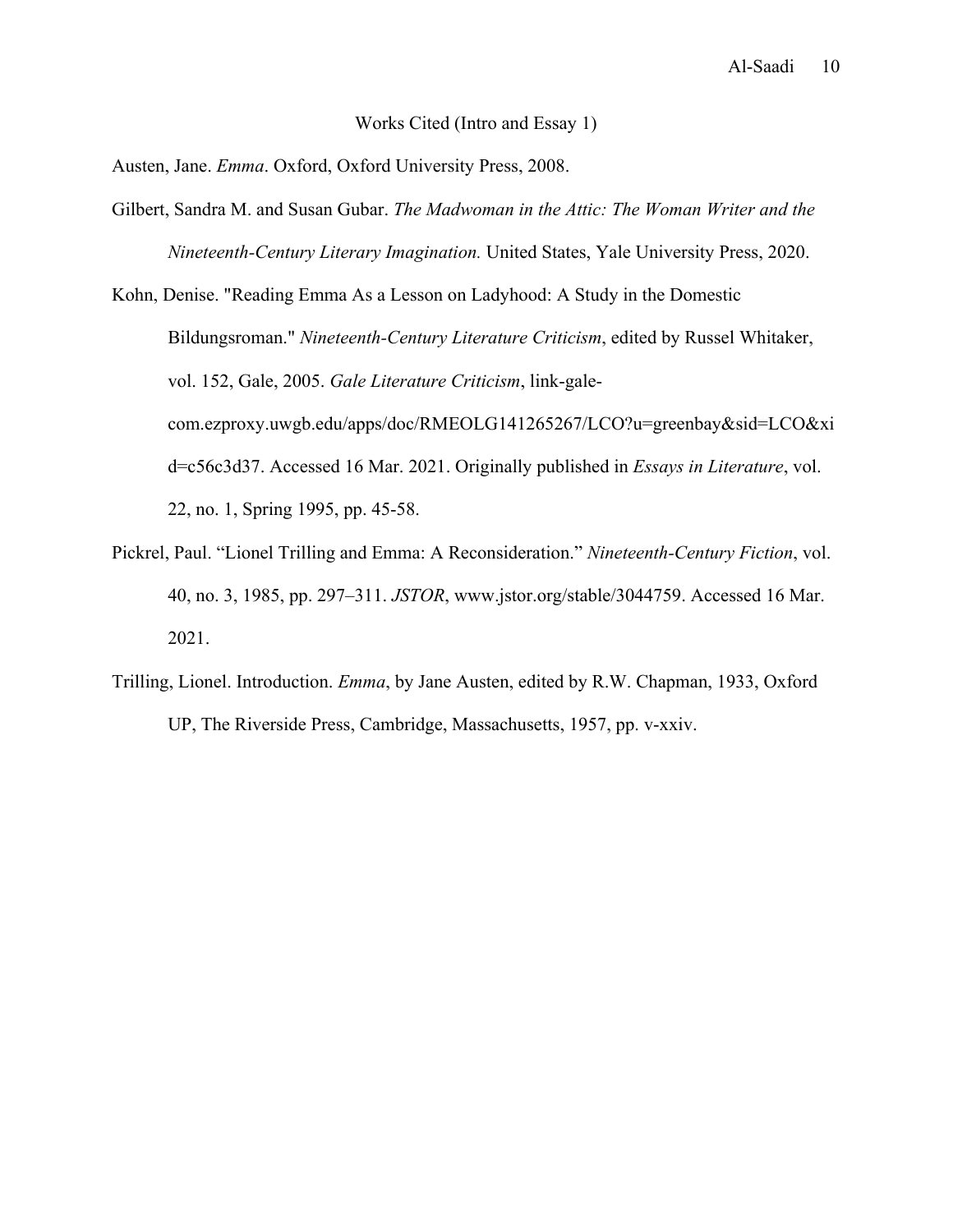#### **The Perfection of Emma: Emma as Equal Partner**

As we look at Jane Austen's *Emma* and talk about Emma Woodhouse's growth journey and complexities of personality, let us not forget that the courtship plot, and the various romances, real or imagined, are what drives our heroine's growth. *Emma* is a first and foremost a romance novel, and we need to listen to what Austen says about marriage both through her characters and her liberal use of free indirect discourse.

The novel opens upon a family scene with Emma and her father talking over the day's event; Emma's governess-companion was married and has moved from Hartfield to her own home with her new husband. Both are bemoaning the loss of their friend; Mr. Woodhouse in his plaintive tones, and Emma silently to herself, while simultaneously trying to elevate his spirits. Enter Mr. Knightley, who has come to provide comfort and encouragement. As we move through the novel and we see Emma befriending Harriet and rejecting Miss Fairfax in quest of friendship and companionship, Emma is blind to the fact that her truest friend is Mr. Knightley, and just as that opening scene shows his constancy to both Woodhouses in their intimate party of three, the novel ends with the same party of three. In between, they both must discover that intimate friendship, where each can be open to the other, is the best basis for a companionate marriage.

In her book *The Natural History of the Romance Novel*, Pamela Regis defines and defends the romance novel as a genre and outlines the essential elements that comprise a novel. "The romance novel puts the heroine at the center of the book, at least coequal with the hero…her desires are central" (Regis 29). These essential elements, which must all be present but need not be consecutive, are society defined, the meeting, the barrier, the attraction, the declaration, the point of ritual death, the recognition, and the betrothal. This form is used "to free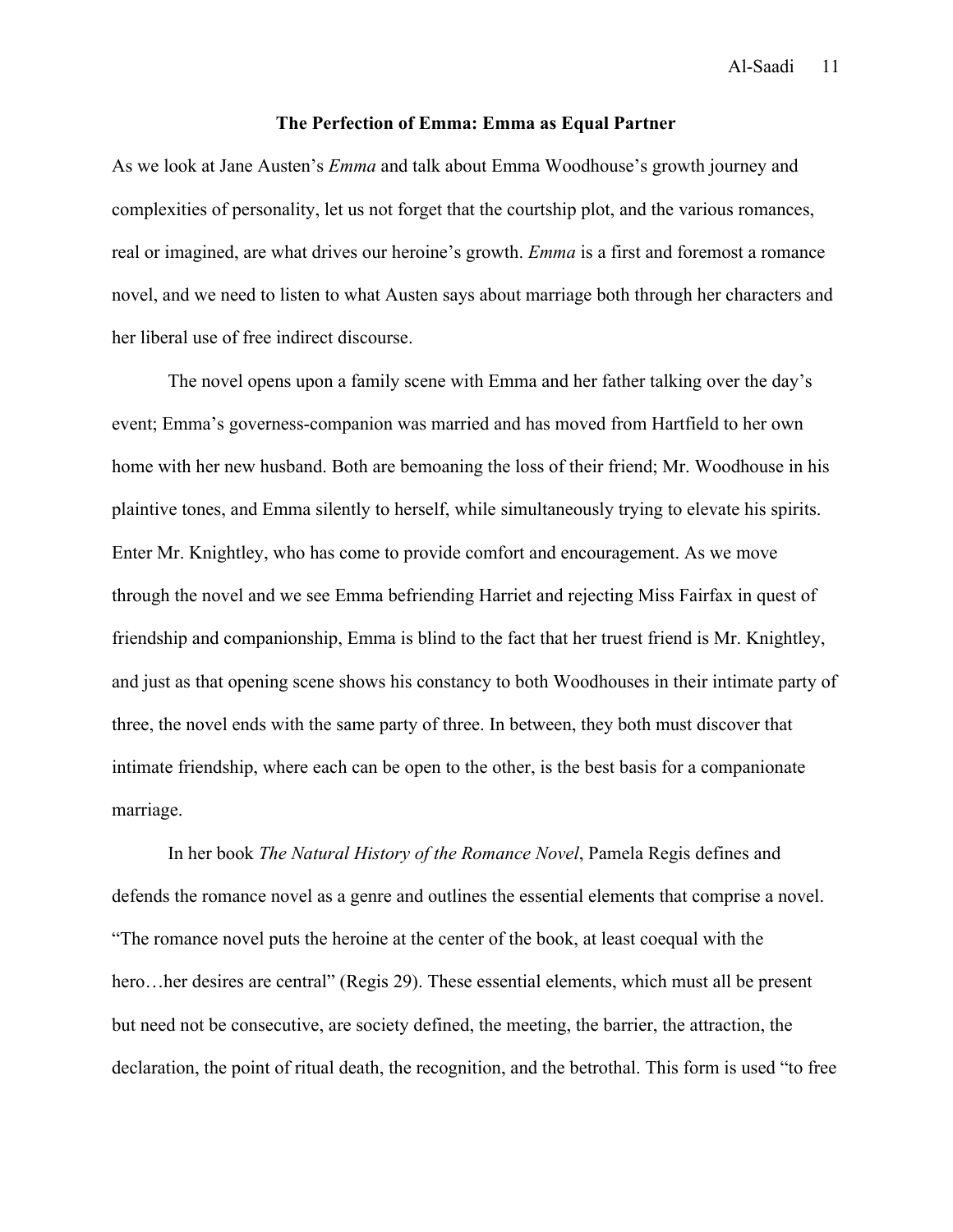their heroines from the barrier and to free them to choose the hero" (Regis 205). When we apply these elements to Austen's novel, *Emma*, we discover that Emma herself— her flaws, her meddling, even her supreme overconfidence—is the barrier she must overcome, and she has brought her own romance to the point of ritual death through her misguided, self-deluded schemes. Much of the attraction and recognition of the love between Emma and Mr. Knightley is hidden from themselves until the end. They are both blind to their own feelings to some degree, and must remove the veil and declare their feelings, as it were, with each hoping it is not too late to secure the affections of the other. As Regis says that it is the barrier that drives the novel, Emma must discover who she is and acknowledge her flaws and her errors in order to gain her hero. Mr. Knightley, to a lesser extent, must do the same. Emma's interior barrier is overcome, when in a moment of clarity, "It darted through her with the speed of an arrow that Mr. Knightley must marry no one but herself!" (Austen 320). Mr. Knightley, to a lesser extent, must do the same, and overcome his barrier by realizing his unfairness toward Frank Churchill is rooted solely in his undeclared love for Emma.

I see *Emma* as a modern romance, modern in the sense that Emma is not a curious heroine with a tendency to faint as were the Gothic heroines of Austen's day, but a clever, rational one who only needs to be a little less sure of herself and a lot more honest with herself to gain her freedom. Emma and George Knightley are headed toward a companionate marriage, with each partner overcoming their interior barriers, each partner making their declaration of love, first admitting it to themselves, and then to each other.

Emma and Mr. Knightley have a long-standing friendship and intimacy, based partly on their siblings marrying each other and connecting the families, but it was more than that. Mr. Knightley had "a very sincere interest in Emma," and he wonders "what will become of her"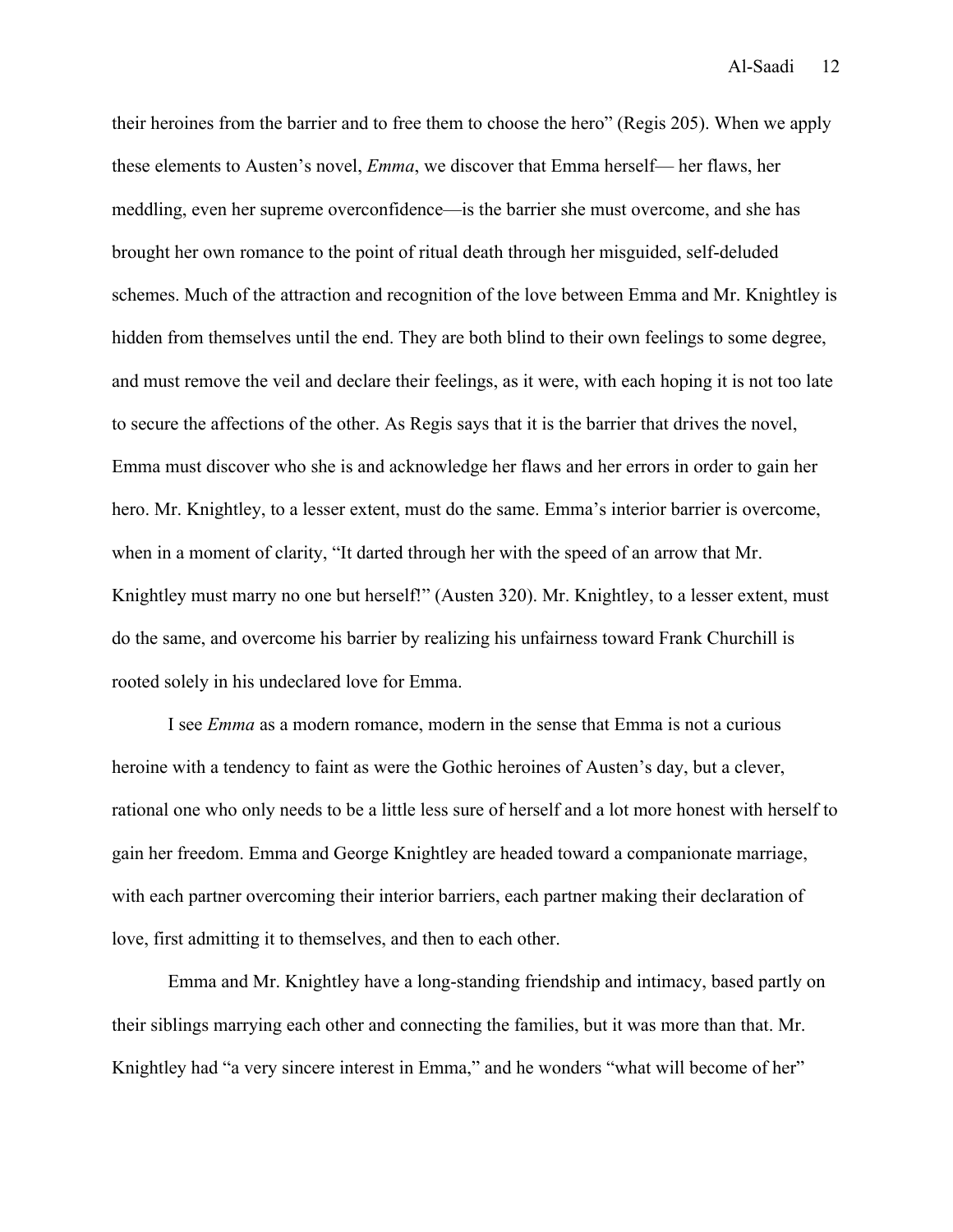(Austen 33). The two are used to disagreeing on issues, and the two almost prefigure a sparring Hepburn-Spencer pairing in their lively disagreements, and as Mary Waldon claims in her article, "Men of Sense and Silly Wives: The Confusions of Mr. Knightley," they "obviously find their conflicts rather stimulating than otherwise" (Waldron 146). Waldron's article takes a deep dive into the growth arc of Mr. Knightley and his eventual rejection of the ideal woman found in ladies' conduct books of the period to find his ideal woman in Emma Woodhouse. Although Mr. Knightley is from the first introduced in the novel as sensible and sane, Mr. Knightley, "far from being somehow above it all…is involved in the same social/moral confusion as Emma and all the other characters" (Waldron 142). Their first argument in the novel has to do at first with their disagreement on the suitability of the match between Harriet Smith and Robert Martin, but this transitions into a conversation about the types of wives men prefer, and the irony is that sensible, sane Mr. Knightley is getting angry and flustered, while Emma Woodhouse, our "imaginist," remains collected as she defends her theories. The key lines in the novel which carry through the article are Emma's defense of Harriet's beauty: "till [men] do fall in love with well-informed minds instead of handsome faces," and Mr. Knightley's rebuttal, "Men of sense, whatever you choose to say, do not want silly wives" (Austen 51). Mr. Knightley's (correct) suspicion that Emma is making Harriet over to Mr. Elton prompted this exchange. Knightley first praises Mr. Martin's good sense, but if he were a man of sense, how could silly Harriet be a desirable wife for him? As another example in the book, John Knightley, Mr. Knightley's brother, does indeed have a silly wife in Emma's sister, Isabella, and though occasionally irritated by her, seems to prefer it to an unmanageable woman like Emma. Emma herself acknowledges this when she reads John Knightley's underwhelming congratulations to her at the news of their engagement. Throughout the book, Mr. Knightley and Emma each want their own matchmaking plans to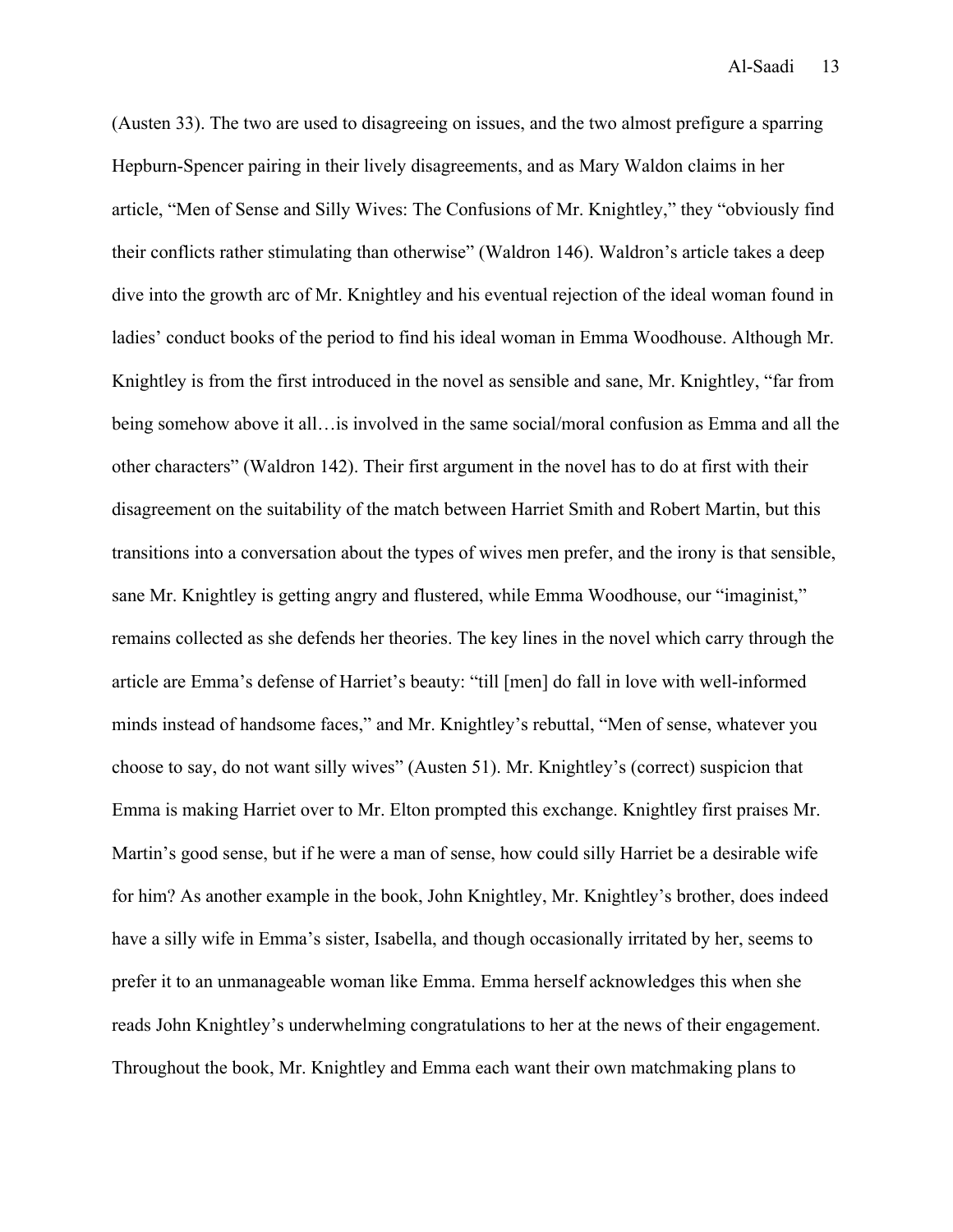succeed, each only realize their love for the other when it is threatened by a perceived romantic attachment to another, and are each humbled and penitent to the other to show their worthiness in marriage. Mr. Knightley slowly steps away from the conduct manual, and declares that he needs an open temper in a wife, and "experience teaches him that his attitudes are too rigid, that Emma's intuitions are sometimes better than his 'reasonable' assumptions, and that love has little to do with rules of conduct" (Waldron 155). Austen ensures that we will see Emma's transformation, but we need to dig a little deeper to see Mr. Knightley's path to realization of his ideal woman, and his place in her life. Mr. Knightley and Emma Woodhouse go on a similar journey of growth, casting off outworn ideals, each learning to embody a humble, honest, and open ideal which will give them a union of mutual love and respect, and have an equal partner always at hand to engage in energetic conversation, that some might call conflict, but we wouldn't dream of it, since Austen assures us of the "perfect happiness of the union."

Jane Austen's novels are known for the accurate descriptions of the minutiae in the everyday lives and conversation of her characters. This extends to the silly speeches of a Mr. Collins or a Miss Bates, which are transcribed word for word. However, the sincere proposal of a worthy character is sparely described by the narrator. As a reader, I would much rather listen in on Elizabeth and Darcy's attestations of love than hear another syllable of the pompous Mr. Collins. And yet this is a pattern in all her novels. Janis Trout has a theory about this, and in "Jane Austen's Proposal Scenes and the Limitations of Language," she explains the reason behind Austen fully articulating, with well-expressed narration and dialogue, the scenes of romance and courtship, but pulling the reader back from hearing the actual proposal and declaration of love. Janis Stout claims that the bareness of Austen's proposal scenes is a "result of a deliberate aesthetic choice," and moderates the language of love in the "belief that language is in itself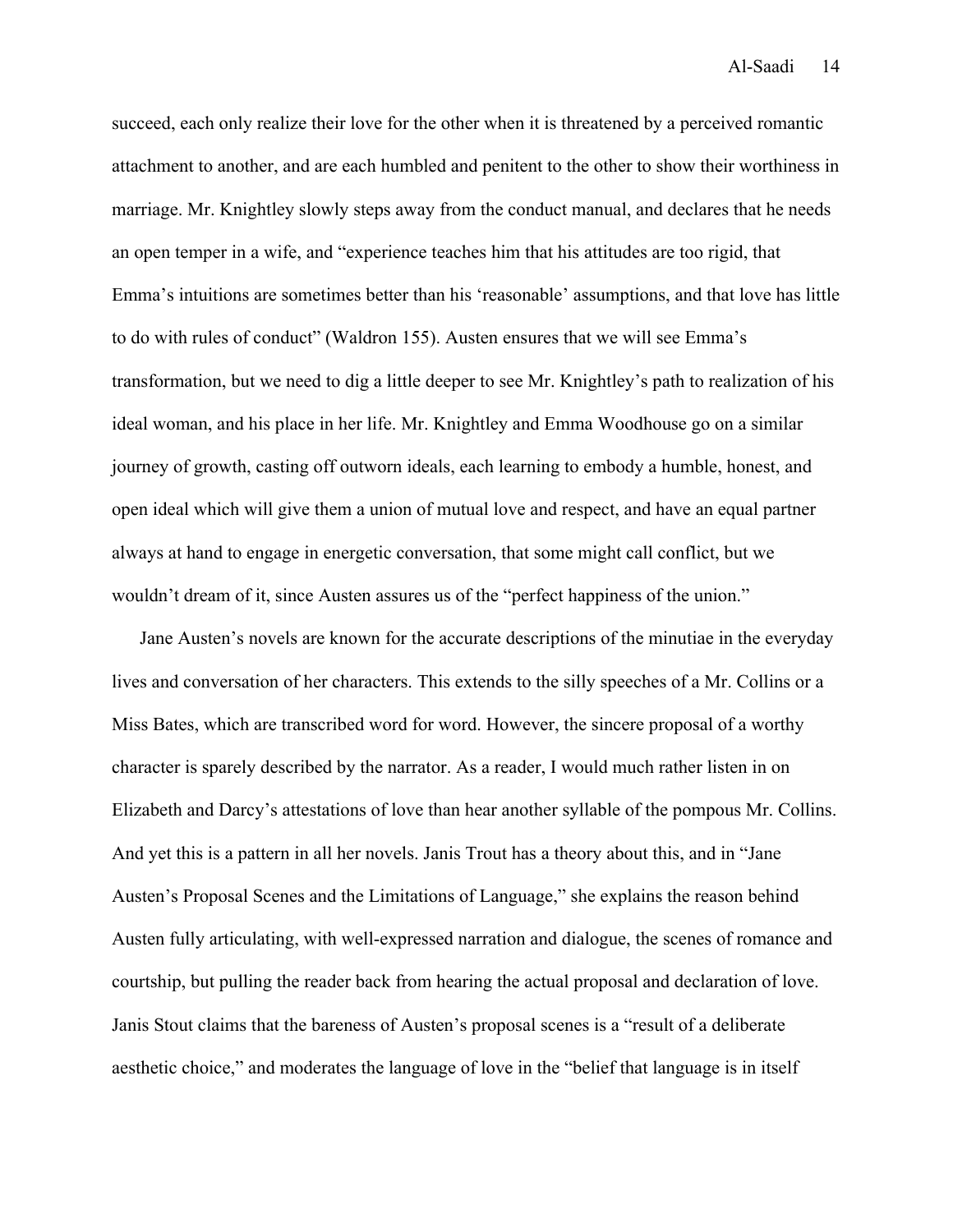inadequate to the expression of strong emotion" (Stout 320). Austen, according to Stout, contrasts the "speechlessness of the lovers at the moment of their revelations" with their "talkativeness on other occasions" to give the moment the emotional weight it deserves (Stout 322). This is supported by many proposal scenes in Austen's works, including *Emma*, with Mr. Knightley's "If I loved you less, I might be able to talk about it more" (Austen 338). Even in this, I believe I can claim that Emma is the exception that proves the rule. We do have a window into their garden proposal scene, not merely described, but with some dialogue. Both lovers have been suitably chastened by their errors, as Austen seems to do to make her lovers worthy of each other, and though there *is* more description and dialogue in this proposal, their words to each other are halting, hesitant, and emotional. I believe through *Emma*, Austen is imagining a modern proposal, not of mere offer and acceptance, but an equality of emotion and a mutual submission between the lovers that will usher in a modern marriage of mutual respect and love.

Many of Austen's worthy suitors undergo a humbling process to ready them for our sparkling heroines, but Emma Woodhouse is resilient, maintaining some of her shortcomings even after her revelations about her own mistaken views. Mr. Knightley was as unconscious of his love for Emma as she was of hers for him, and it was only after their familiar and familial relationship is threatened that their eyes are opened. That puts them on equal footing in one respect, at least. Humanizing Mr. Knightley and showing a few of his faults, while retaining his resolute judgment in every case except where Emma is concerned is another proof of a marriage of equality; equally blind, equally flawed, equally humbled, wholly and delightfully reconciled to their lot: each other.

James Bennett mentions this in his article, "Doating on You, Faults and All." In *Emma*, Mr. Knightley is shown to be the reasonable, industrious, well-judging, dignified elder statesman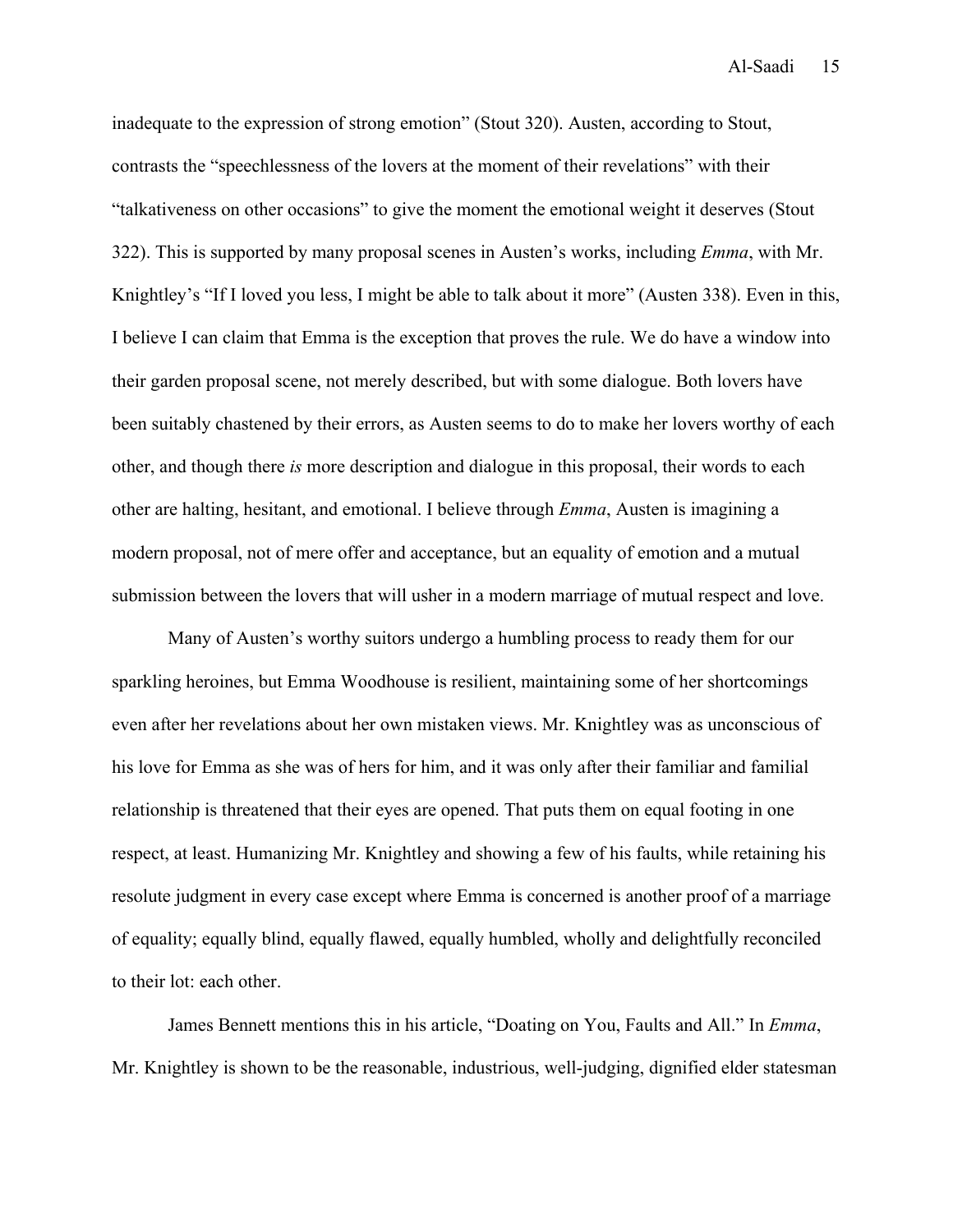(my paraphrase) of Highbury. He is almost inhuman as Mr. Knightley, Bennett claims, but when he becomes simply George Knightley, he is at his most human, trying to comfort Emma in the garden, thinking she just had her heart broken by Frank Churchill, speaking in broken sentences and confused expression, and transitions into a heartfelt but ineloquent proposal when he finds her heart is whole. For a companionate marriage, a flawed, confident heroine needs a flawed, vulnerable hero, and by showing errors and growth in both, we can predict they will continue to stumble toward the truth together.

Of note in Austen's descriptions of men is the fact that she does not define their worthiness in relation to their position in society or occupation, but how they manage their relationships in the family circle. In her article "Male Experience and Feminine Truth," Sarah Morrison talks about the inequality of the female position in contrast to the male, but notes Jane Austen barely acknowledges men's social power; she doesn't need to, because it is already a central fact in women's lives. But Austen's gift, she goes on, is to make "woman the normative center," rather than "sentimentalizing the victimization of women," and she succeeds where earlier novelists do not. Based on that premise, Austen's men are judged based on their respect for and integration into domestic life, which is the "centrality of the women's experience" (Morrison 343). As a woman's ties are to home, family, and community, her heroine follows her suitor's behavior and comportment toward others to determine if he belongs in her family circle. Morrison also asserts that Austen could confidently predict a happy life for all because "marriage is only one tie among many" (Morrison 344). Mr. Knightley has a great respect for Emma's family attachments and responsibilities, and Austen has allowed a man's highest character, as told by Morrison, to be measured "according to the impact they have on the lives" of the women in his life, presented not in a patriarchal society, but in a feminine setting (Morrison 346).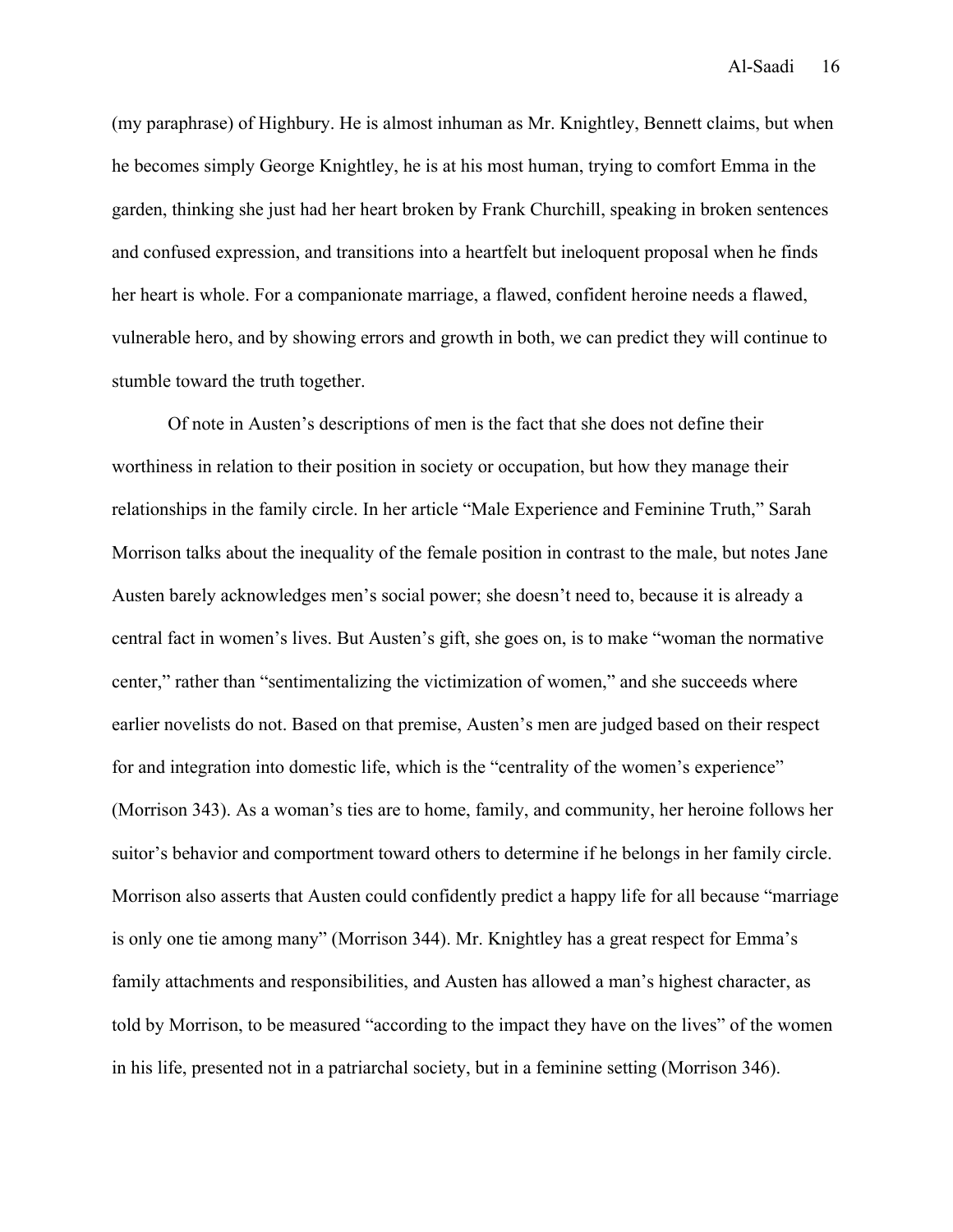Emma Woodhouse, handsome, clever, and rich, is the only one of Austen's heroines who speaks of marriage as a choice. Emma is an outlier and not representative of young women of her day, nor was her passive father representative of men in his fatherly role. Because Emma is so different from Austen's other novels, it may be, as Moffat quotes John Halperin, "a conscious rethinking of the uses of marriage which…Austen undertook in her life as in her art" (Moffat 46). Referring back to Gilbert and Gubar's assertion, a "happy ending of an Austen novel occurs when a girl becomes a daughter to her husband, an older and wiser man" (154). True, Mr. Knightley is much older than Emma, and did try to provide guidance, but he was not necessarily wiser in the ways of love and friendship than Emma was, and based on her interactions with both Frank Churchill and Mr. Elton, Emma could not have mutual respect and affection for the "puppies" who were her age-mates. If, indeed, as Trilling claimed, Emma had the self-love and moral life of a man, she would need an older, wiser man to be her equal. Even Mrs. Weston approved the match, and, though surprised at first, reflected that it was "all right, all open, all equal" (Austen 368).

Wendy Moffatt believes feminist readers may see Emma Woodhouse as a "fantasy of autonomy," as she states in her article, "Identifying with Emma: Some Problems for the Feminist Reader." She points out that feminist readers are conflicted, because Emma thinks of herself as man's equal and is intelligent, but she is "often obnoxious…and manipulates her friends" (Moffatt 46). Moffat posits that Emma has only the illusion of power; she is still tethered to her father and her so-called enlightenment leads to her marriage, which may not be a "triumph of her autonomy," but a "frightening regression" (Moffatt 53). But let me ask you this: Could Emma have better owned her power by not marrying? *Emma* is clearly in the female romance genre, but there seems no rational reason a feminist reader should not root for a companionate marriage for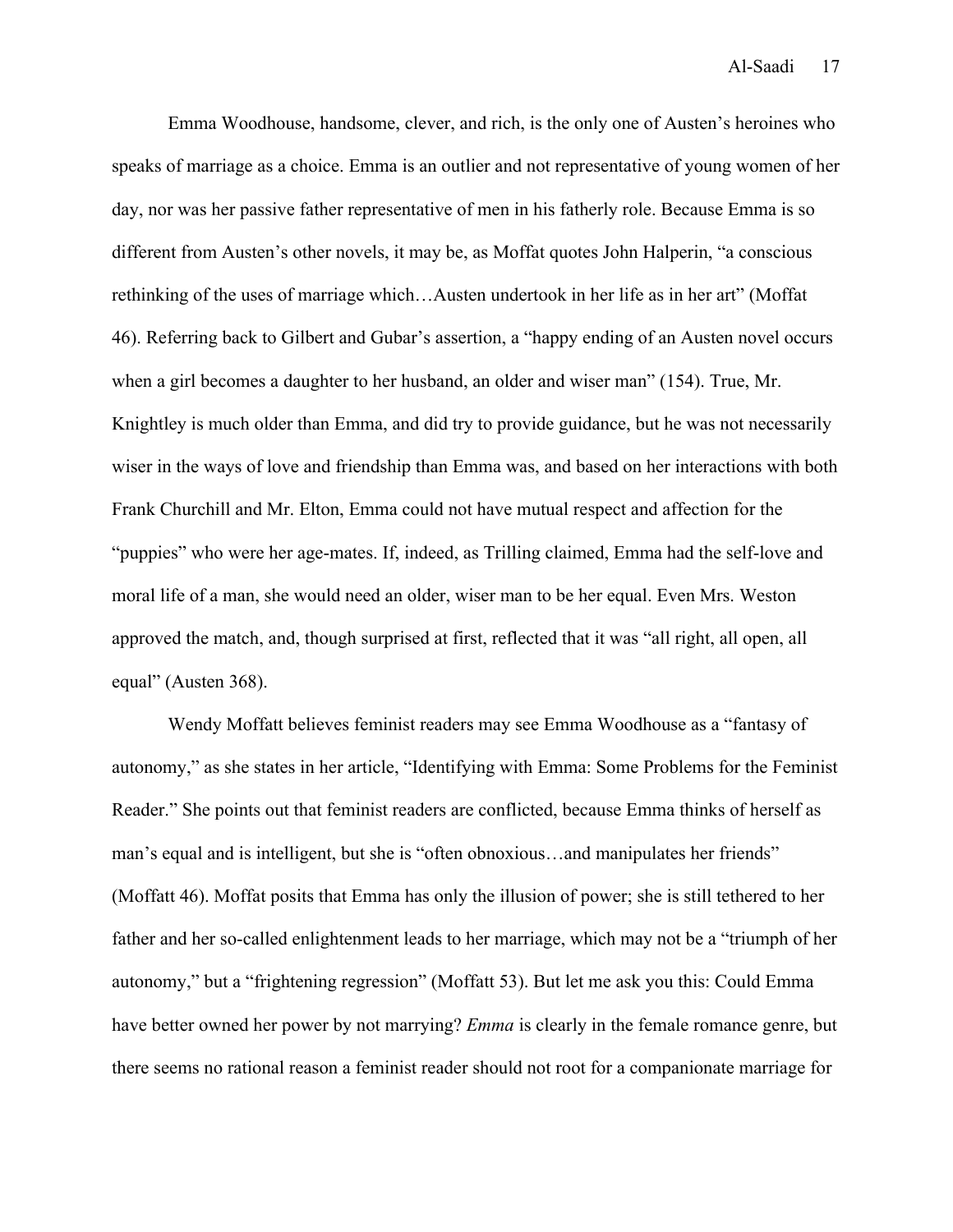Emma based on mutual love and respect, but rather wish her to remain alone with her principles in order to own her power. Austen may have been promoting a marriage based on equality rather than marriage based on economic necessity. Modern readers may not see the subtle differences of a nineteenth-century marriage through this modern lens, but the difference to both parties is remarkable for the time.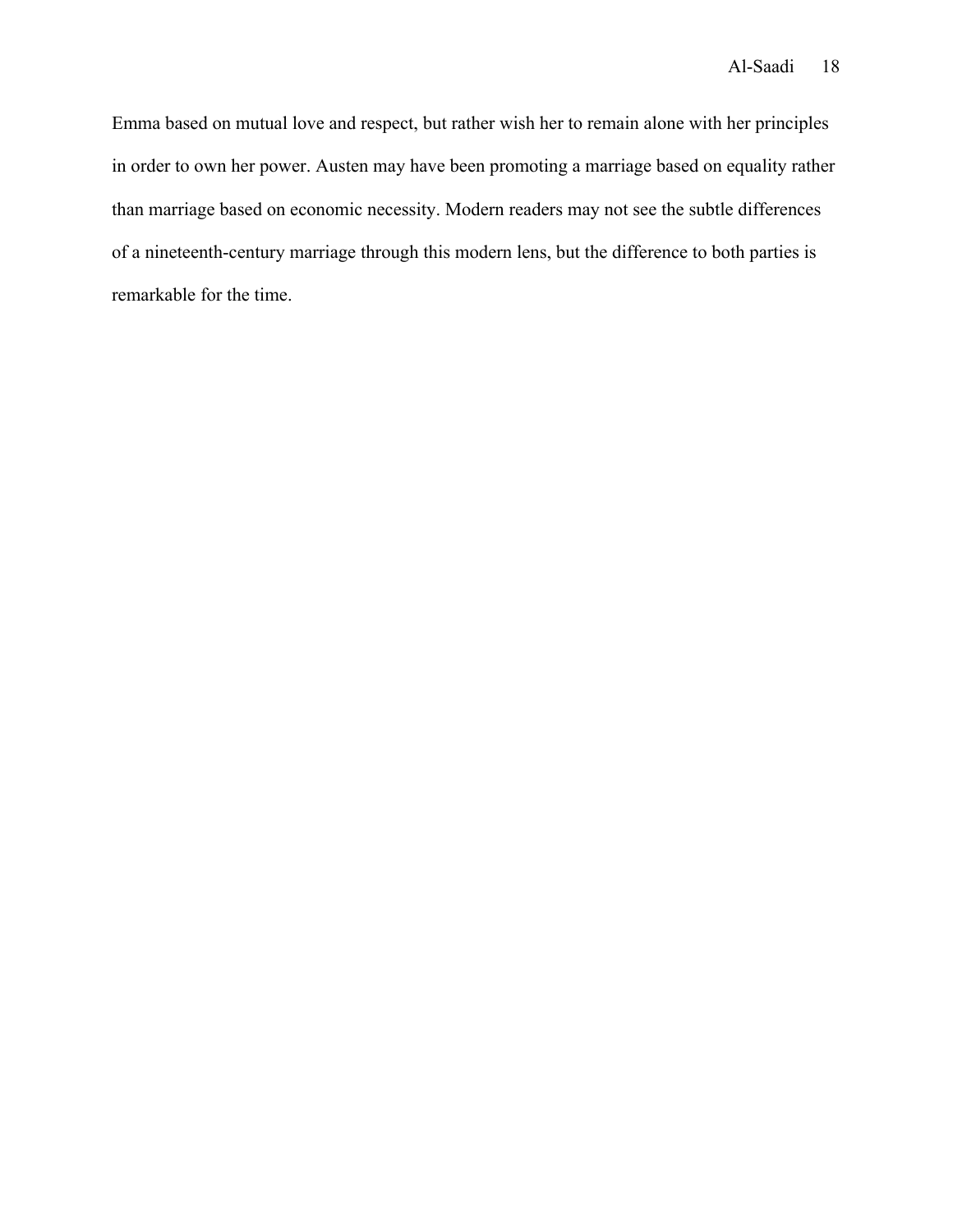## Works Cited (Essay 2)

Austen, Jane. *Emma*. Oxford, Oxford University Press, 2008.

- Gilbert, Sandra M. and Susan Gubar. *The Madwoman in the Attic: The Woman Writer and the Nineteenth-Century Literary Imagination*. United States, Yale University Press, 2020.
- Moffat, Wendy. "Identifying with Emma: Some Problems for the Feminist Reader." College English, vol. 53, no. 1, 1991, pp. 45–58. JSTOR, www.jstor.org/stable/377968. Accessed 16 Mar. 2021.
- Morrison, Sarah R. "Of Woman Borne: Male Experience and Feminine Truth in Jane Austen's Novels." *Studies in the Novel*, vol. 26, no. 4, 1994, pp. 337–349. JSTOR, www.jstor.org/stable/29533008. Accessed 5 Mar. 2021.
- Regis, Pamela. *The Natural History of the Romance Novel*. Philadelphia, University of Pennsylvania Press, 2003.
- Stout, Janis P. "Jane Austen's Proposal Scenes and the Limitations of Language." *Studies in the Novel*, vol. 14, no. 4, 1982, pp. 316–326. *JSTOR*, www.jstor.org/stable/29532186. Accessed 25 Feb. 2021.
- Waldron, Mary. "Men of Sense and Silly Wives: The Confusions of Mr. Knightley." *Studies in the Novel*, vol. 28, no. 2, 1996, pp. 141–157. *JSTOR*, www.jstor.org/stable/29533131. Accessed 16 Mar. 2021.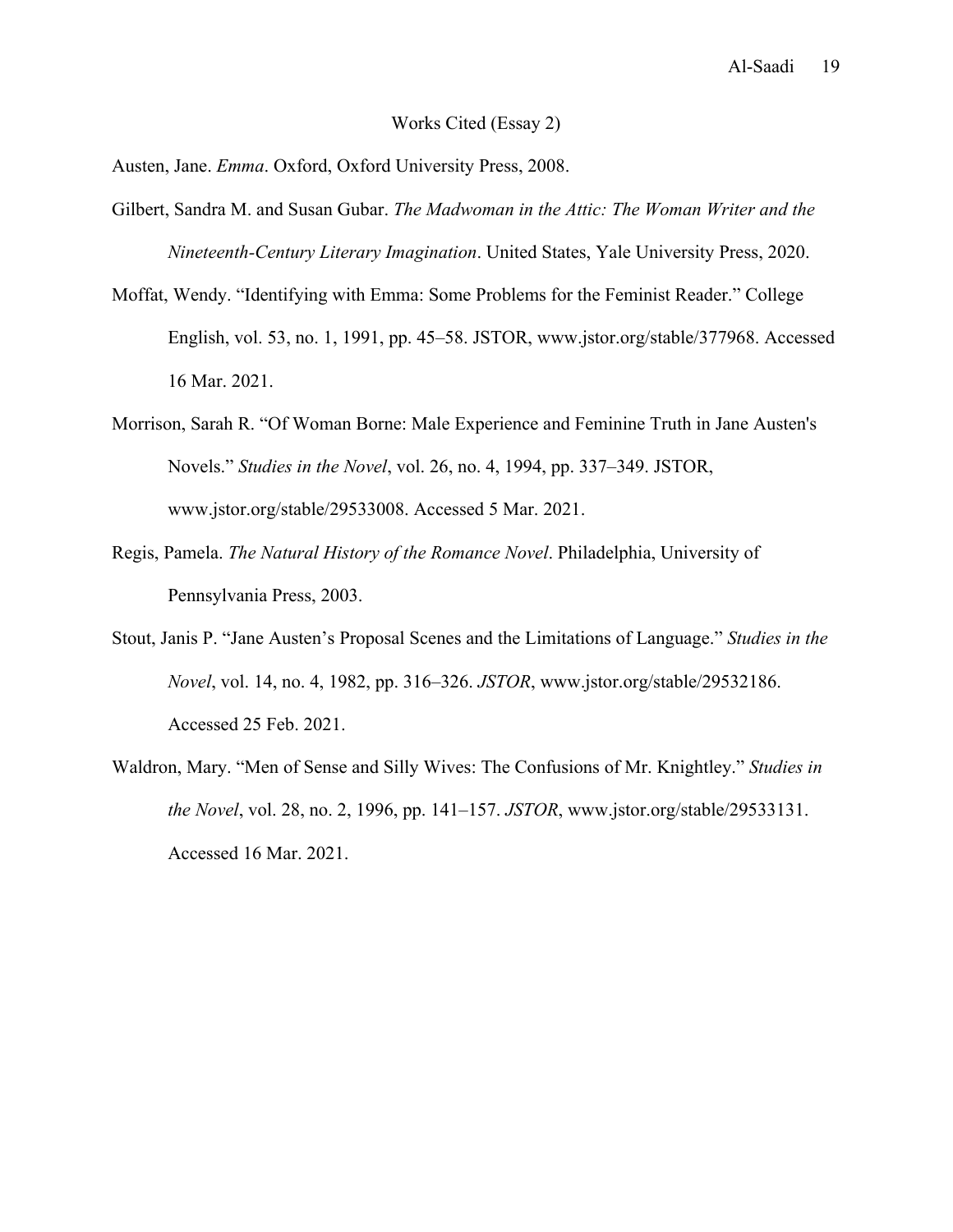#### **The Perfection of Emma: Emma as Community Member**

There is a scene in *Emma*, where Emma, after an evening walk with friends, brings them all home to Hartfield for tea. "Mr. Knightley must take his seat with the rest round the large modern circular table which Emma had introduced at Hartfield, and which none but Emma could have had power to place there and persuade her father to use, instead of the small-sized Pembroke, on which two of his daily meals had for forty years been crowded" (Austen 272). This is a notable scene, and there is much to unpack in that passage. According to Arthurian legend (and Encyclopedia Britannica), King Arthur's round table signified equality; it was made so that "none of his barons, when seated at it, could claim precedence over the others" (Britannica online). With her large modern circular table, Emma is introducing modernity to Hartfield. None but she could have had to power to accomplish this. She persuaded her courteous, traditional, change-averse father to change a habit of forty years! A large modern, *circular* table, where all have an equal place and can face each other and converse pleasantly. A *large* modern circular table, where there is room for all, as opposed to her father's dated and inefficient small Pembroke, where not everyone can fit, or even a long table with a hierarchy of seating which may exclude a guest from conversation with someone on the other end. Highbury residents from many classes were seated at the Hartfield round table that evening, and all were welcome.

Much of the matchmaking that goes on in *Emma* seeks to blur the class distinctions among suitable romantic partners. Emma Woodhouse is so eager to elevate Harriet Smith to a higher station, but scorns to consider Robert Martin as a suitable partner, though Mr. Knightley has a high regard for him. Many of the farmers in England at that time were on their way to becoming gentlemen, and both Emma and Mr. Knightley blur (and maintain) class distinctions as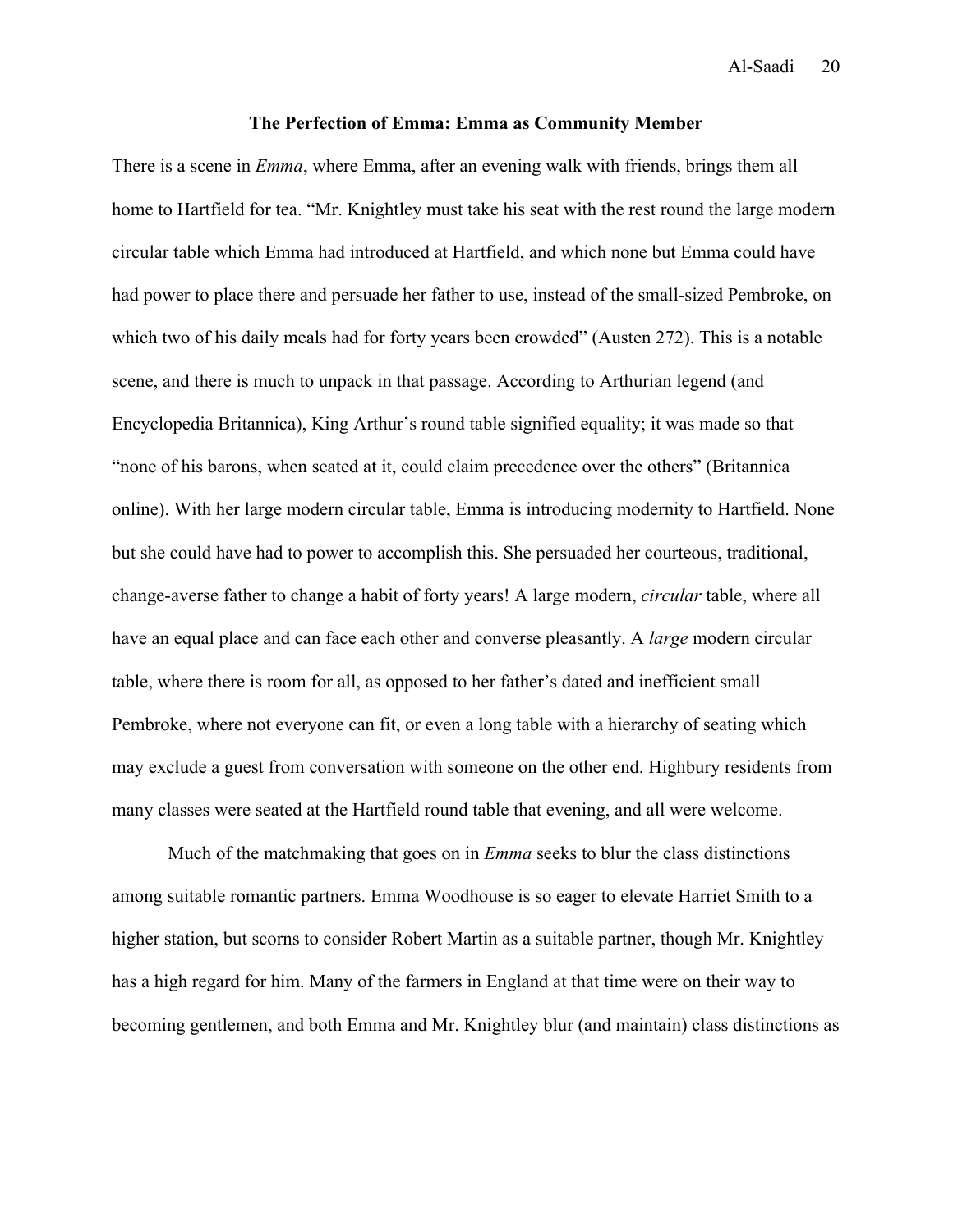it suits them. Robert Martin deserved a seat at Emma's round table at least as much as Harriet Smith did.

In his article "Emma: Jane Austen's Errant Heroine," Eugene Goodheart talks about Emma being part of the community while also being apart from it. She is elite in her social status, and unique in her intelligence and confidence, but has no real friend, no true community. Hartfield, Emma Woodhouse's home, is physically separate from the larger village of Highbury, and a metaphor for Emma being a part of Highbury while being apart from Highbury. The author quotes D. H. Lawrence in comparing this truth about Austen, whose position in the world was "a sharp knowing in apartness" (Goodheart 600). Goodheart asserts that Emma's "apartness" is displayed in her judgments on her neighbors, and her fusion of "vanity and seriousness." Mr. Knightley is her only equal in rank and situation and is the only person from whom she is open to hearing correction; Goodheart considers Knightley the embodiment of "social reason and understanding" (Goodheart 592).

Emma was in a unique situation in Highbury. She was first in consequence and first in rank, but she very much wanted a community connection, and much of the novel's plot lies in her pursuing connections in improper ways. Her desire for connection is illustrated in her attitude to the Coles's party, which she was too elite to attend; however, she very much wanted to go. Emma's pull between traditional society and a more equalizing modern ideal of community shows the struggle to a long held standard. It probably also had something to do with Emma's expectation of distinction, because "in every respect, it suited Emma best to lead" (Austen 178).

Emma's horror of Mr. Knightley's marrying lowly Harriet or even Jane Fairfax was not due to a class consciousness and a corruption of family legacy at Donwell Abbey (and by familial extension, Hartfield), but a horror of her one true love marrying anyone but her! This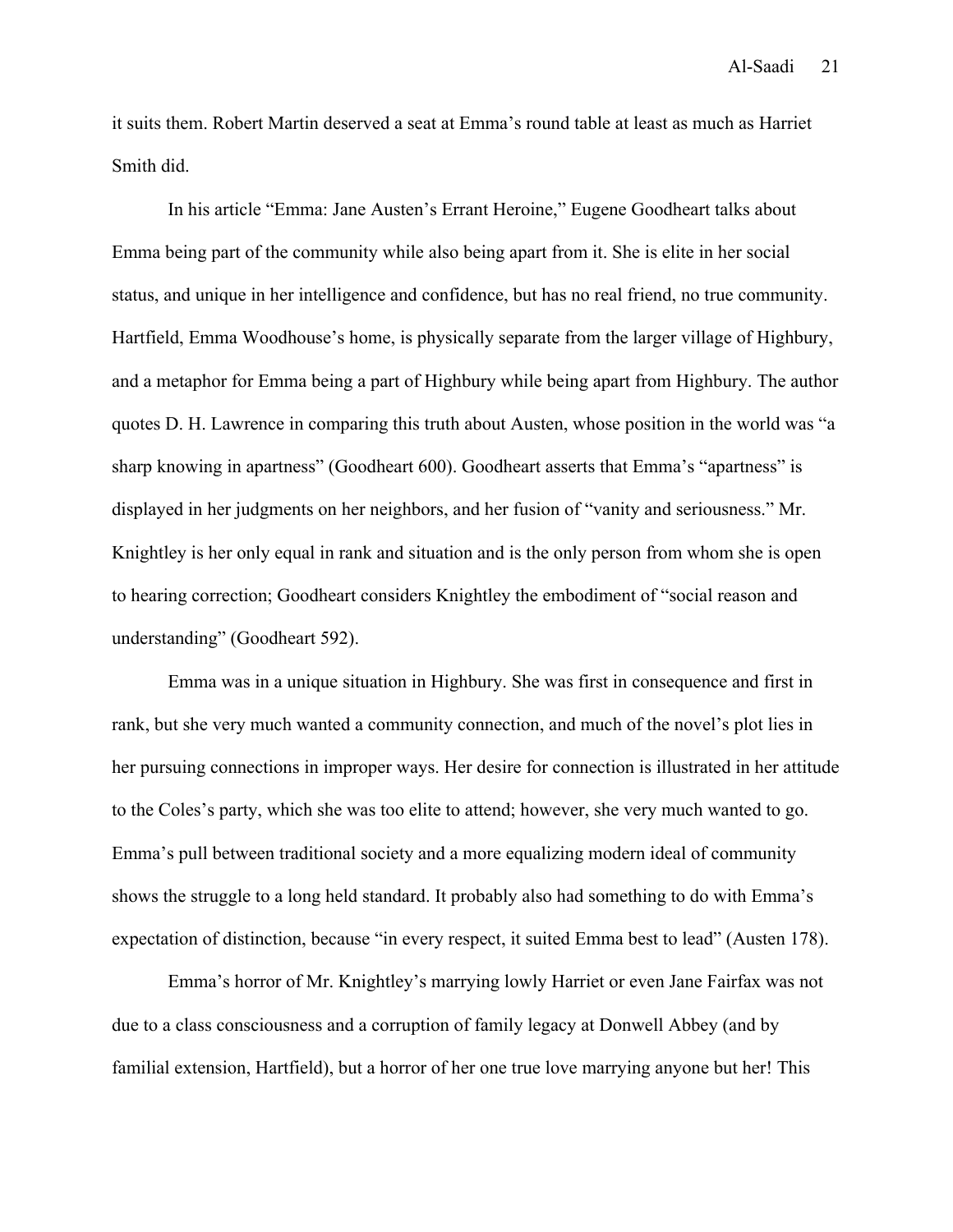was a different expectation of distinction entirely: "Emma, never loth to be first," had always been first with Mr. Knightley, and from the first, so she could not bear to be supplanted there! (Austen 57). She exclaims regarding the imagined union of Mr. Knightley and Harriet, "Such an elevation on her side! Such a debasement on his!" (Austen 325). Here Emma is all too aware of the class distinctions that she was so blithely dismissing earlier on Harriet's behalf. Why was it so unacceptable now? As Harriet reminded her, Emma herself had said that "matches of greater disparity had taken place" (320). This may be the best example of Paul Pickrel's claim that Emma not knowing herself was mistaken for snobbery. This snobbery was a blind for her own feelings, and in this case she was at first unaware of her true feelings, and then when she was acquainted with them had a wish to disguise them. Emma had no thought of Knightley maintaining his social status in this moment; she only thought of herself.

R. E. Hughes, in his article "The Education of Emma Woodhouse," considers *Emma* with a microcosmic view; that what is happening in Highbury is indicative of the larger society outside its borders. He claims that the "underlying theme of this novel is the education of Emma Woodhouse," with the irony that "Emma, who must become pupil, insists on acting as teacher" (Hughes 70). Emma must recognize love and society as it is defined outside of herself, and the definition and illustration of these lessons come from outside Highbury, in the form of Mr. Elton, Frank Churchill, and Mrs. Elton. From her romantic ideas of love, to the lesson learned that money must be considered as well as, or in place of, love, Emma continues to blunder as she learns to synthesize this information. Highbury is not free from the concerns of money and class, or envy and ambition; indeed, most of the characters (Jane Fairfax, Frank Churchill, Mr. Knightley, and Emma herself) do make decisions based on those very concerns. The spectrum of the two, money and love, is illustrated in the marriages that take place in the novel;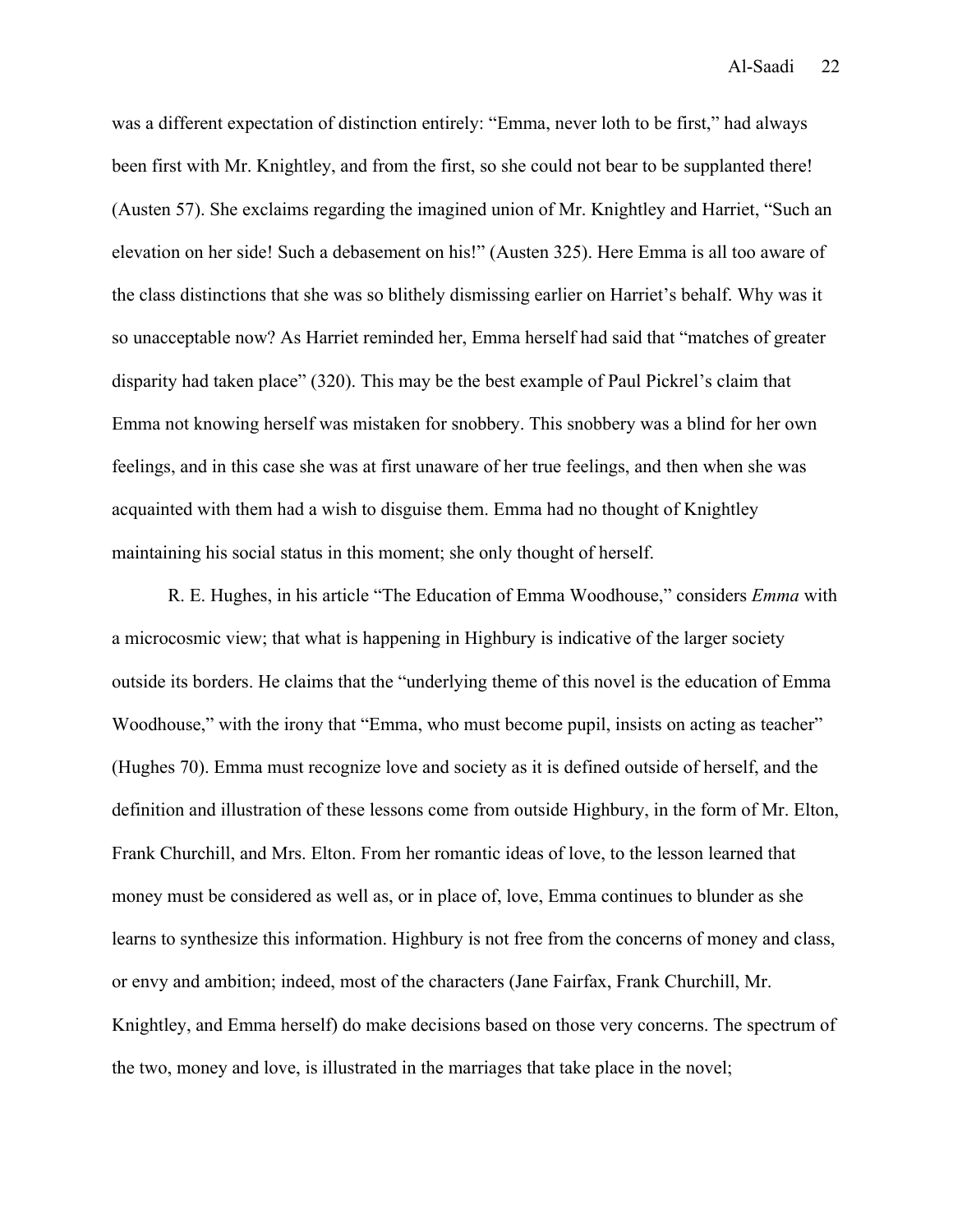Weston/Taylor and Churchill/Fairfax are love matches, the Elton/Hawkins marriage was an economic decision, and Smith/Martin and Woodhouse/Knightley satisfy both affection and economic concerns. Hughes concludes by showing that "the conflicts of the macrocosm are seen to be solvable in terms of the microcosm, but that the microcosm itself must be resilient enough to adopt new attitudes" (Hughes 74).

In the end, in true Austen fashion, all our main characters are paired off and live (reasonably) happily ever after. There is an interesting scene where Knightley and Emma have declared their love for each other, and the only cloud in Emma's blue sky is Harriet's impending disappointment (once again!) at her hand, in aspiring to love Mr. Knightley. Emma reflects that to spare Harriet's feelings, she must now be "excluded from Hartfield," as a matter of "mere charitable caution" (353-4). While it could be construed as now maintaining class distance in deference to Knightley's views of Harriet, "charitable caution" seems to point to kindness to her friend. Later, when Mr. Knightley breaks the news that Harriet has accepted Robert Martin, Emma "most sincerely wished them happy," and went so far as to say "it would be a great pleasure to know Mr. Martin" (373-4). Again, while it is possible that it only means Emma would come into contact with Robert Martin as mistress of Donwell Abbey, it is not hard to imagine a continued friendly acquaintance with the Martins, though it may not be as intimate as it once was. When Emma and Knightley were arguing over Robert Martin's first proposal and refusal, Emma referred to him simply as a "farmer" while Knightley called him an "intelligent gentleman-farmer" (49,50). As Emma now considers herself "a fool" regarding her former plans for Harriet and is now satisfied that Harriet could not do better, might the Martins actually accede to a gentleman's rank due to Robert Martin's efforts? The text does not definitely confirm this but leaves open the possibility that the Knightleys and the Martins may one day all gather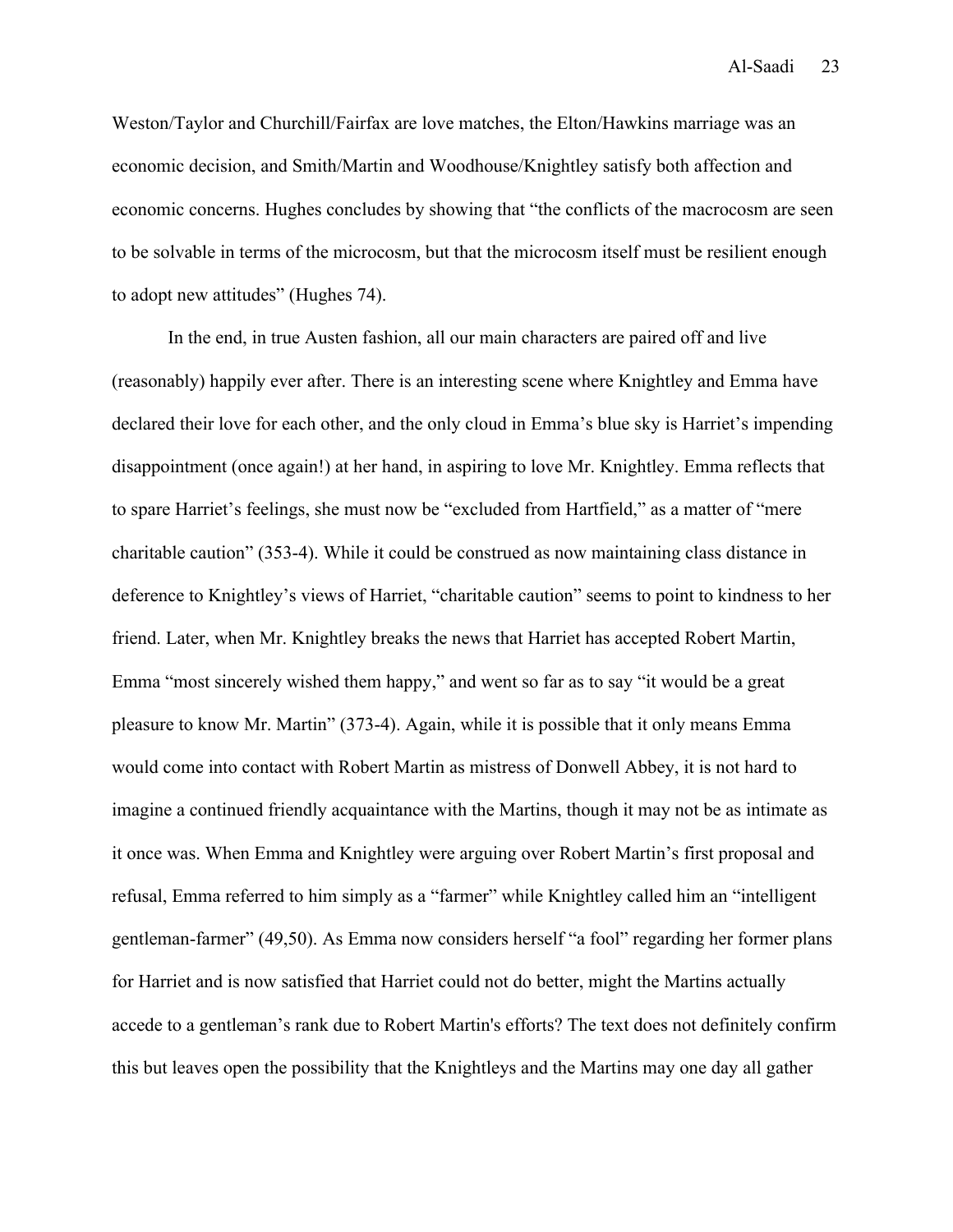around Hartfield's round table. Throughout the novel, Emma has been pushing class boundaries to elevate Harriet, and though she has done it imperfectly, the eventual matches in Highbury are companionate marriages.

The idea of inclusion in community is one that Austen portrays well. Miss Bates is a garrulous bore with a good heart, but she belongs in and is respected by the Highbury circle. She is invited to tea, and to dinner, and to balls, even without anyone expecting to enjoy conversation with her. Her inclusion shows the courtesy and compassion which brings a sense of belonging to a community. Emma's most serious cause for repentance was her ill treatment of Miss Bates, and an indication of their community values. I contend that Austen is promoting a modern view of community, with the Highbury community accommodating different types of matches and integrating ideals (and people) that have come from the larger society. Emma learns to discard her outworn ideas and embody new ideals as she navigates love and society to find her place in the world.